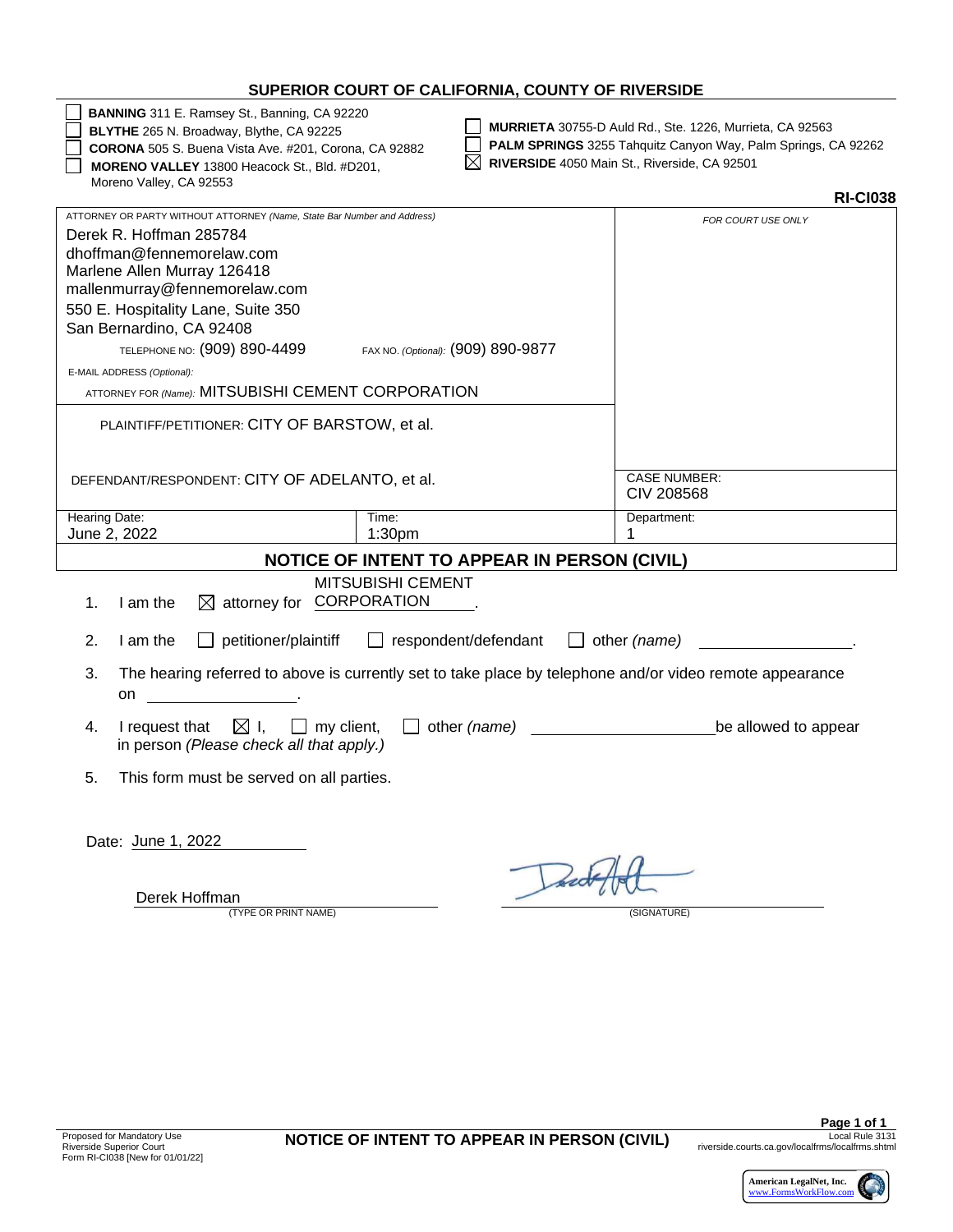| $\mathbf 1$    | <b>PROOF OF SERVICE</b>                                                                                                                                                                                                                                                                                      |  |  |  |
|----------------|--------------------------------------------------------------------------------------------------------------------------------------------------------------------------------------------------------------------------------------------------------------------------------------------------------------|--|--|--|
| $\overline{2}$ | <b>STATE OF CALIFORNIA</b>                                                                                                                                                                                                                                                                                   |  |  |  |
| 3              | <b>SS</b><br><b>COUNTY OF FRESNO</b>                                                                                                                                                                                                                                                                         |  |  |  |
| 4              | I, Kelly A. Ridenour, declare:                                                                                                                                                                                                                                                                               |  |  |  |
| 5<br>6         | I am a citizen of the United States and a resident of the County aforesaid; I am<br>over the age of 18 and not a party to the within-entitled action. My business address is 8080<br>North Palm Avenue, Third Floor, Fresno, California 93711. On June 1, 2022, I served the within<br>$document(s)$ :       |  |  |  |
| 7              | <b>NOTICE OF INTENT TO APPEAR IN PERSON</b>                                                                                                                                                                                                                                                                  |  |  |  |
| 8<br>9         | BY FAX:<br>By transmitting via facsimile the document(s) listed above to the fax<br>number(s) set forth below on this date before 5:00 p.m.                                                                                                                                                                  |  |  |  |
| 10             | <b>BY HAND:</b> By personally delivering the document(s) listed above to the person(s) at the<br>address(es) set forth below.                                                                                                                                                                                |  |  |  |
| 11<br>12       | <b>BY MAIL:</b> By placing the document(s) listed above in a sealed envelope with postage<br>thereon fully prepaid, the United States mail at Fresno, California addressed as set forth<br>below.                                                                                                            |  |  |  |
| 13<br>14       | BY OVERNIGHT COURIER: By causing the document(s) listed above to be picked<br>up by an overnight courier service company for delivery to the address(es) listed below on<br>the next business day.                                                                                                           |  |  |  |
| 15<br>16<br>17 | (VIA E-MAIL) I caused to be transmitted by electronic mail the document(s) listed<br>$\mathbf{x}$<br>above to the name(s) and e-mail address(es) set forth below on this date. The electronic<br>transmission was reported as complete and without error. My e-mail address is<br>kridenour@fennemorelaw.com |  |  |  |
| 18             | William J. Brunick, Esq.<br>Mojave Basin Area Watermaster<br>Leland P. McElhaney, Esq.<br>c/o Valerie L. Wiegenstein,                                                                                                                                                                                        |  |  |  |
| 19<br>20       | Brunick, McElhaney & Kennedy PLC<br>Watermaster Services Manager<br>1839 Commercenter West<br>13846 Conference Center Drive<br>P.O. Box 13130<br>Apple Valley, CA 92307-4377                                                                                                                                 |  |  |  |
| 21             | San Bernardino, CA 92423-3130<br>Email: vwiegenstein@mojavwater.org<br>Email: bbrunick@bmblawoffice.com<br>watermaster@mojavewater.org                                                                                                                                                                       |  |  |  |
| 22             | <b>Attorneys for Defendant/Cross-</b><br><b>MOJAVE BASIN AREA</b><br>Complainant,                                                                                                                                                                                                                            |  |  |  |
| 23             | <b>WATERMASTER</b><br><b>MOJAVE WATER AGENCY</b>                                                                                                                                                                                                                                                             |  |  |  |
| 24             |                                                                                                                                                                                                                                                                                                              |  |  |  |
| 25             | I am readily familiar with the firm's practice of collection and processing<br>correspondence for mailing. Under that practice it would be deposited with the U.S. Postal                                                                                                                                    |  |  |  |
| 26             | Service on that same day with postage thereon fully prepaid in the ordinary course of business. I<br>am aware that on motion of the party served, service is presumed invalid if postal cancellation                                                                                                         |  |  |  |
| 27             | date or postage meter date is more than one day after date of deposit for mailing in affidavit.                                                                                                                                                                                                              |  |  |  |
| 28             |                                                                                                                                                                                                                                                                                                              |  |  |  |
| G, P.C.<br>١W  | PROOF OF SERVICE                                                                                                                                                                                                                                                                                             |  |  |  |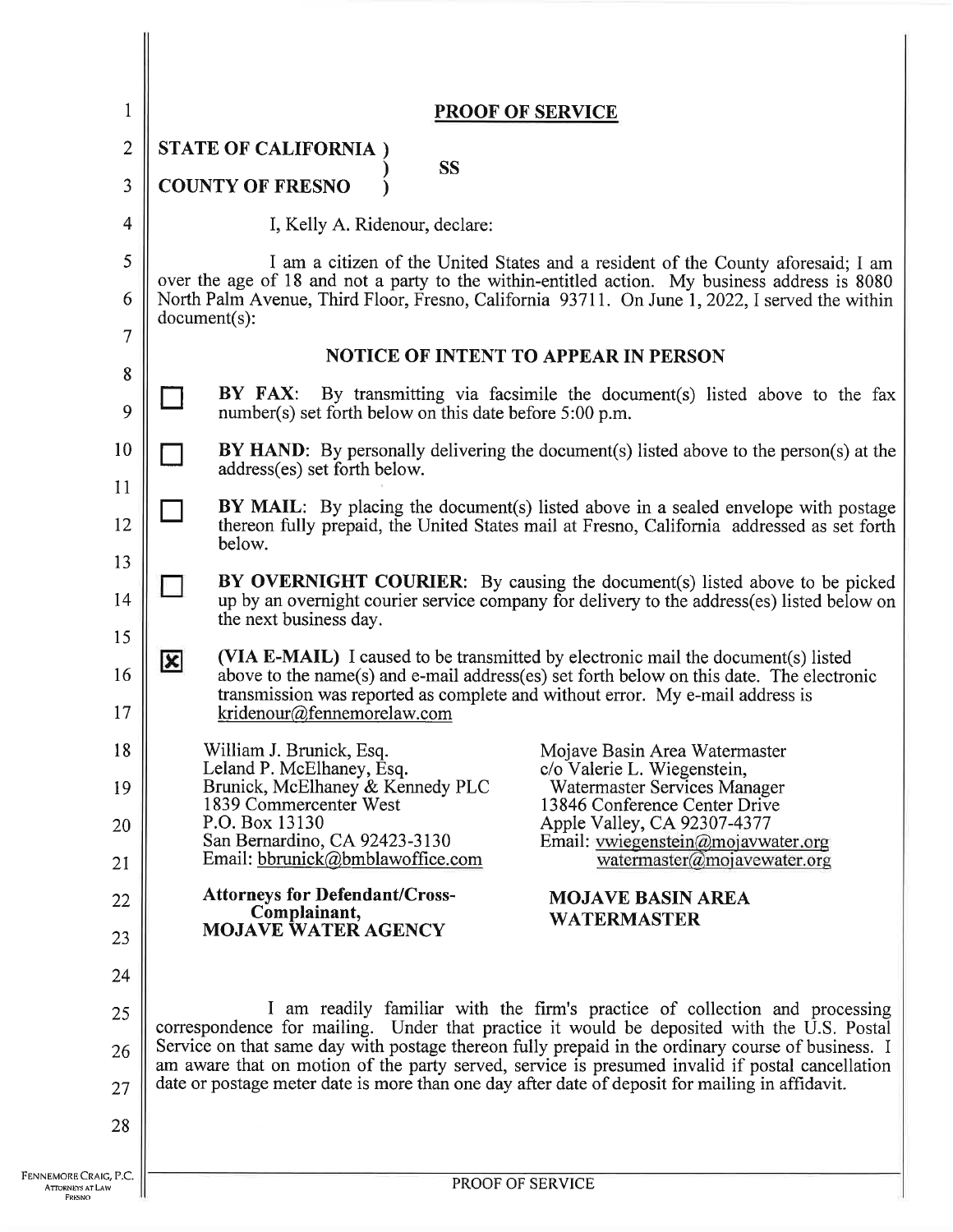| $\mathbf{1}$                              |                                                                                                                  |
|-------------------------------------------|------------------------------------------------------------------------------------------------------------------|
| $\sqrt{2}$                                | I declare under penalty of perjury under the laws of the State of California that the above is true and correct. |
| $\overline{3}$                            |                                                                                                                  |
| $\overline{4}$                            | Executed on June 1, 2022 at Fresno, California.                                                                  |
| $\sqrt{5}$                                |                                                                                                                  |
| 6                                         | Kelly A. Ridenour                                                                                                |
| $\overline{7}$                            |                                                                                                                  |
| $\bf 8$                                   |                                                                                                                  |
| $\mathbf{9}$                              |                                                                                                                  |
| $10\,$                                    |                                                                                                                  |
| $11\,$                                    |                                                                                                                  |
| $12\,$                                    |                                                                                                                  |
| 13                                        |                                                                                                                  |
| 14                                        |                                                                                                                  |
| 15                                        |                                                                                                                  |
| 16                                        |                                                                                                                  |
| $17\,$                                    |                                                                                                                  |
| $18\,$                                    |                                                                                                                  |
| 19                                        |                                                                                                                  |
| $20\,$                                    |                                                                                                                  |
| 21                                        |                                                                                                                  |
| $22\,$                                    |                                                                                                                  |
| 23                                        |                                                                                                                  |
| 24                                        | KRIDENOUR/21884551.1/204882.0001                                                                                 |
| 25                                        |                                                                                                                  |
| $26\,$                                    |                                                                                                                  |
| 27<br>$28\,$                              |                                                                                                                  |
|                                           | $\mathbf 2$                                                                                                      |
| Fennemore Craig, P.C.<br>ATTORNEYS AT LAW | PROOF OF SERVICE                                                                                                 |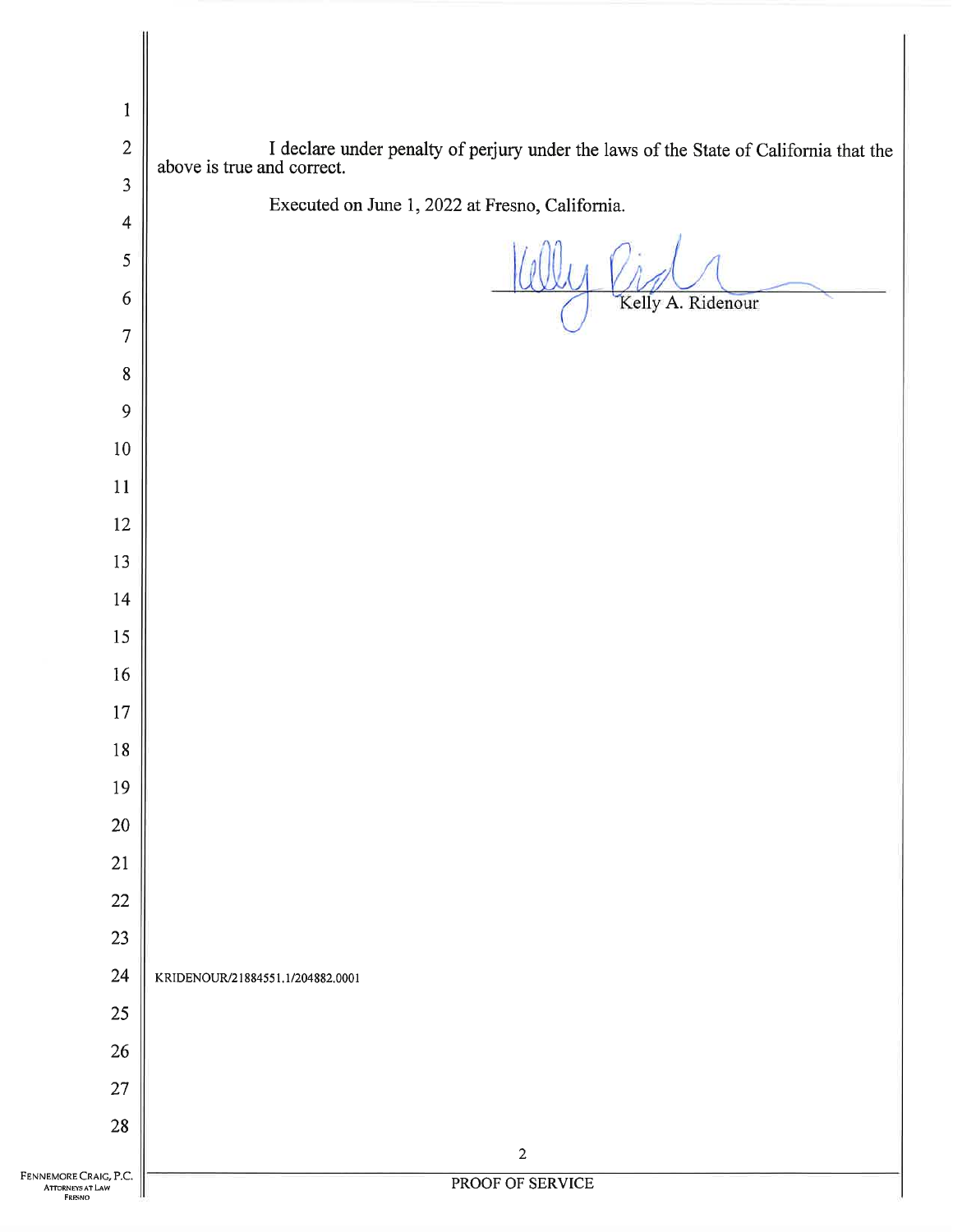# **PROOF OF SERVICE**

## **STATE OF CALIFORNIA } COUNTY OF SAN BERNARDINO}**

I am employed in the County of the San Bernardino, State of California. I am over the age of 18 and not a party to the within action; my business address is 13846 Conference Center Drive, Apple Valley, California 92307.

On June 2, 2022, the document(s) described below were served pursuant to the Mojave Basin Area Watermaster's Rules and Regulations paragraph 8.B.2 which provides for service by electronic mail upon election by the Party or paragraph 10.D, which provides that Watermaster shall mail a postcard describing each document being served, to each Party or its designee according to the official service list, a copy of which is attached hereto, and which shall be maintained by the Mojave Basin Area Watermaster pursuant to Paragraph 37 of the Judgment. Served documents will be posted to and maintained on the Mojave Water Agency's internet website for printing and/or download by Parties wishing to do so.

Document(s) filed with the court and served herein are described as follows:

## **NOTICE OF REMOTE TO APPEAR IN PERSON (CIVIL)**

 X (STATE) I declare under penalty of perjury under the laws of the State of California that the above is true and correct.

Executed on June 2, 2022 at Apple Valley, California.

 $\left(\frac{1}{2}x\right)^{1/2}$ 

Jeffrey D. Ruesch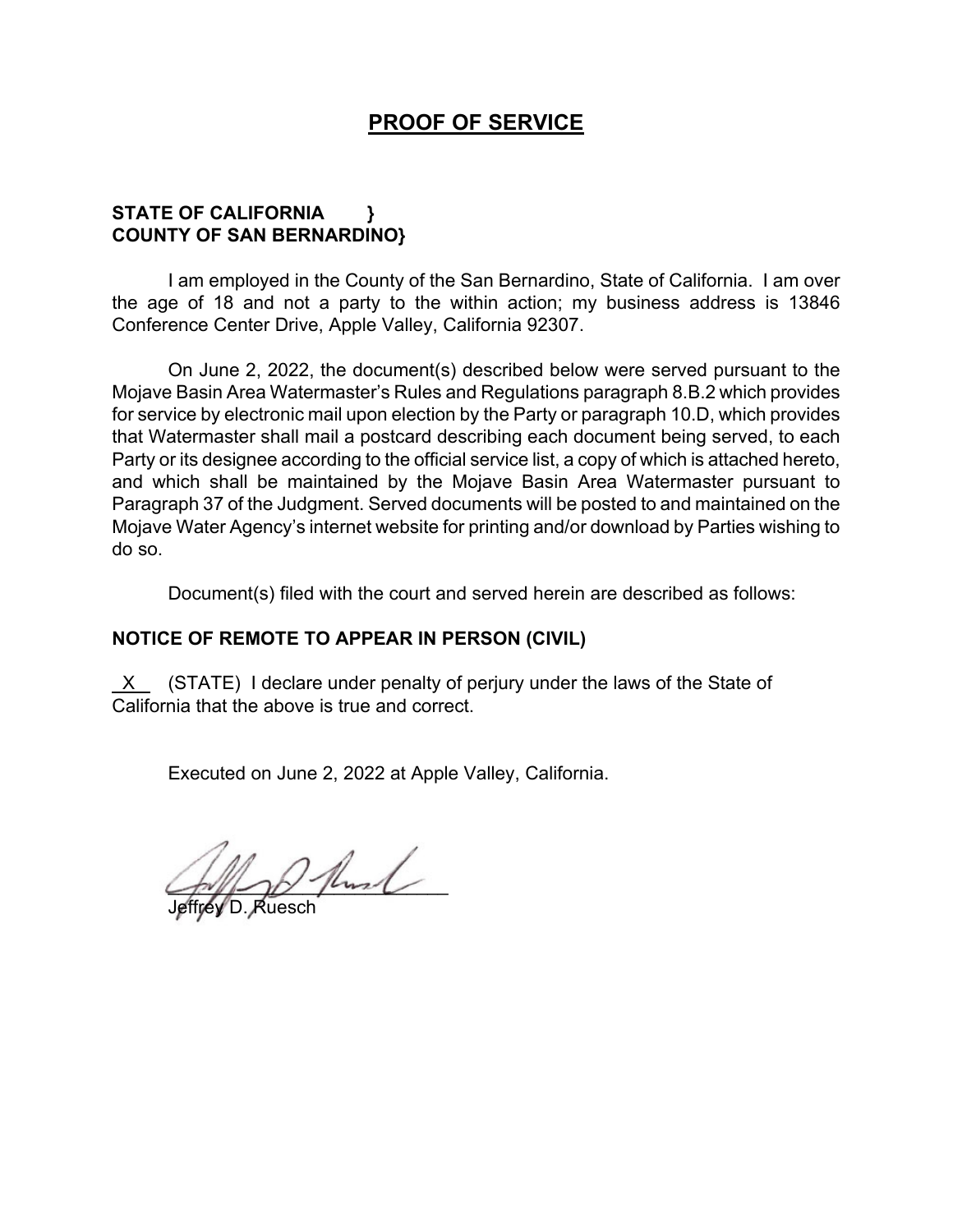35250 Yermo, LLC 11273 Palms Blvd., Ste. D. Los Angeles, CA 90066-2122 Attn: Roberto Munoz

Ades, John and Devon (via email) (adesdevon@gmail.com)

Ahn Revocable Living Trust (via email) P. O. Box 45 Apple Valley, CA 92307-0001 Attn: Chun Soo and Wha Ja Ahn<br>(chunsooahn@naver.com)

Ahn, Chun Soo and Wha Ja (via email) P. O. Box 45 Apple Valley, CA 92307-0001 Attn: Chun Soo Ahn (chunsooahn@naver.com) Ake, Charles J. and Marjorie M.

American States Water Company 160 Via Verde, Ste. 100 San Dimas, CA 91773-5121 Attn: Ana Chavez Anderson, Ross C. and Betty J.

Apple Valley Heights County Water District P. O. Box 938 Apple Valley, CA 92308-0938 Attn: Matthew Patterson

Apple Valley, Town Of 14955 Dale Evans Parkway Apple Valley, CA 92307-3061 Attn: Tina Kuhns Archibek, Eric

Atchison, Topeka, Santa Fe Railway Company (via email) 602 s. Ferguson Avenue Bozeman, MT 59718-6483 Attn: Deborah Stephenson (stephenson@dmsnaturalresources.com)

Bar H Mutual Water Company (via email) P. O. Box 844 Lucerne Valley, CA 92356-0844 Attn: Daniel Shaw (barhwater@gmail.com) Barber, James B.

Baron, Susan and Palmer, Curtis 141 Road 2390 Aztec, NM 87410-9322 Attn: Curtis Palmer

Abshire, David V. P. O. Box # 2059 Lucerne Valley, CA 92356-2059 Attn: John McCallum

Aerochem, Inc. (via email) 4001 El Mirage Rd. Adelanto, CA 92301-9489 Attn: Pedro Dumaua (pdumaua@ducommun.com) Agcon, Inc. (via email)

Ahn Revocable Trust (via email) 29775 Hunter Road Murrieta, CA 92563-6710 Attn: Simon Ahn (ssahn58@gmail.com)

2301 Muriel Drive, Apt. 67 Barstow, CA 92311-6757

13853 Oakmont Dr. Victorville, CA 92395-4832

Apple Valley Unified School District 12555 Navajo Road Apple Valley, CA 92308-7256 Attn: Mathew Schulenberg

41717 Silver Valley Road Newberry Springs, CA 92365-9517

Avila, Angel and Evalia 1523 S. Visalia

43774 Cottonwood Road Newberry Springs, CA 92365

Barstow, City of (via email) 220 East Mountain View Street -Suite A Barstow, CA 92311 Attn: Jennifer Riley (hriley@barstowca.org) Adelanto, City Of 11600 Air Expressway Adelanto, CA 92301-1914 Attn: Daniel Best

17671 Bear Valley Road Hesperia, CA 92345-4902 Attn: Lori Clifton (lclifton@robar.com)

Ahn, Chun Soo and David (via email) P. O. Box 45 Apple Valley, CA 92307-0001 Attn: Chun Soo Ahn (davidahnmd@gmail.com, chunsooahn@naver.com)

America United Development, LLC (via email) 19625 Shelyn Drive Rowland Heights, CA 91748-3246 Attn: Paul Tsai (paul@ezzlife.com)

Apple Valley Foothill County Water District (via email) 22545 Del Oro Road Apple Valley, CA 92308-8206 Attn: Daniel B. Smith (avfcwd@gmail.com)

Apple Valley View Mutual Water Company P. O. Box 3680 Apple Valley, CA 92307-0072 Attn: Emely and Joe Saltmeris

Atchison, Topeka, Santa Fe Railway Company 2301 Lou Menk Drive, GOB-3W Fort Worth, TX 76131-2825 Attn: Blaine Bilderback

Compton, CA 90220-3946 Bailey 2007 Living Revocable Trust, Sheré R. (via email) 10428 National Blvd Los Angeles, CA 90034-4664 Attn: Sheré R. Bailey (LegalPeopleService@gmail.com)

> Bar-Len Mutual Water Company (via email) P. O. Box 77 Barstow, CA 92312-0077 Attn: Casey Slusser (barlenwater@hotmail.com; casey.slusser@gmail.com)

Bass Trust, Newton T. 14924 Chamber Lane Apple Valley, CA 92307-4912 Attn: Barbara Davison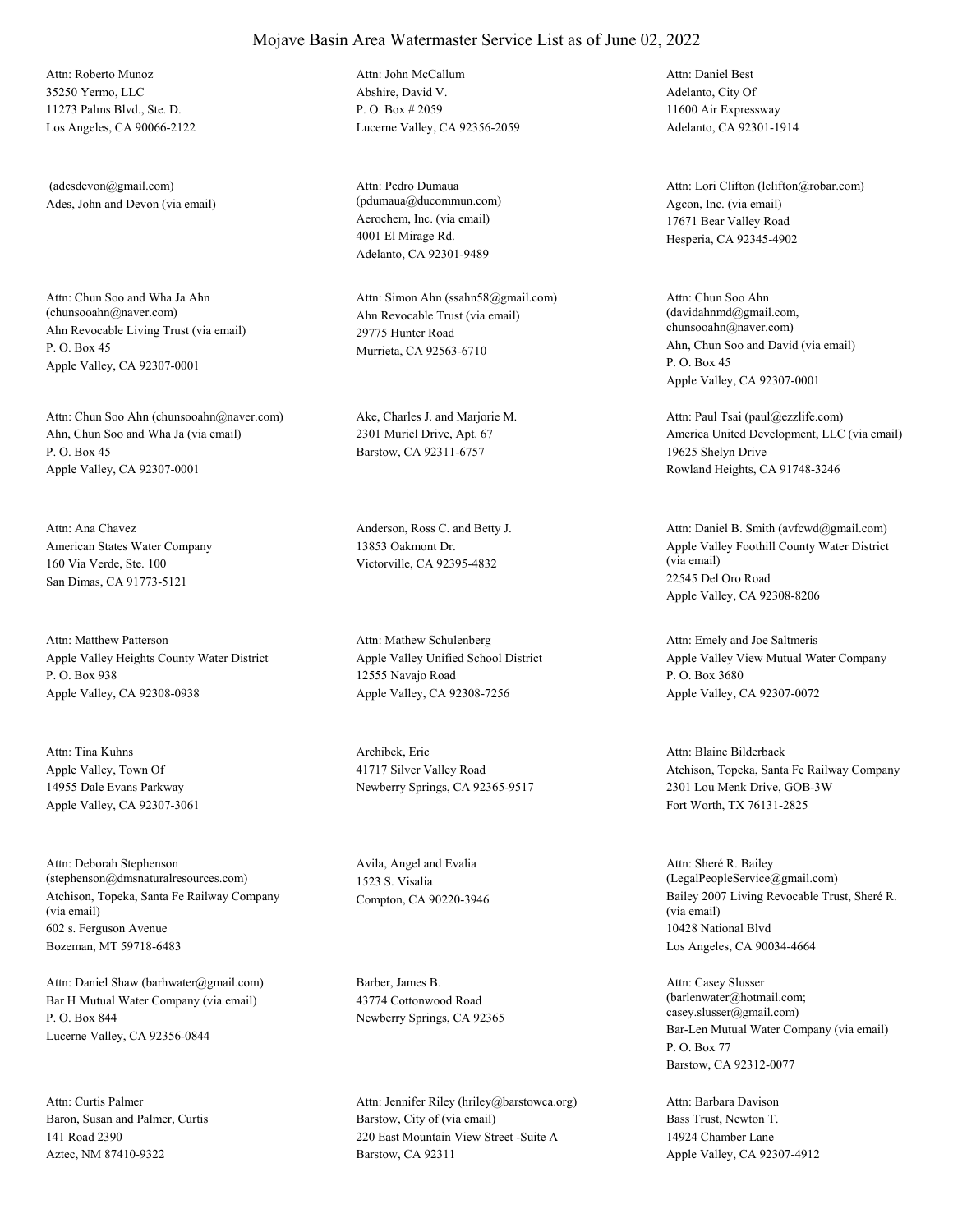Bastianon Revocable Trust 9484 Iroquois Rd. Apple Valley, CA 92308-9151 Attn: Remo E. Bastianon

Bell, Charles H. Trust dated March 7, 2014 (via email) P. O. Box 193 Lucerne Valley, CA 92356-0193 Attn: Chuck Bell (Chuckb193@outlook.com; Chuckb193@outlook.com)

Box, Geary S. and Laura P. O. Box 402564 Hesperia, CA 92340-2564

Brown, Jennifer 10001 Choiceana Ave. Hesperia, CA 92345

Bubier, Diane Gail (via email) 46263 Bedford Rd. Newberry Springs, CA 92365-9819 (bubierbear@msn.com)

Bush, Kevin (via email) 7768 Sterling Ave. San Bernardino, CA 92410-4741 (kjbco@yahoo.com)

CalMat Company 405 N. Indian Hill Blvd. Claremont, CA 91711-4614 Attn: Robert W. Bowcock

Camanga, Tony and Marietta 48924 Bedford Rd. Newberry Springs, CA 92365 Attn: Tony Camanga

Casa Colina Foundation P.O. Box 1760 Lucerne Valley, CA 92356 Attn: Kevin Mangold

Beinschroth Family Trust (via email) 18794 Sentenac Apple Valley, CA 92307-5342 Attn: Mike Beinschroth (Beinschroth@gmail.com)

Best, Byron L. 21461 Camino Trebol Lake Forest, CA 92630-2011

Brommer House Trust 9435 Strathmore Lane Riverside, CA 92509-0941 Attn: Marvin Brommer

Bruneau, Karen 19575 Bear Valley Rd. Apple Valley, CA 92308-5104

Budget Finance Company PO BOX 641339 Los Angeles, CA 90064-6339 Attn: Noah Furie Bunnell, Dick

Calico Lakes Homeowners Association (via email) 11860 Pierce Street, Suite 100 Riverside, CA 92505-5178 Attn: Shanna Ghale (shanna.ghale@associa.us)

CalPortland Company - Agriculture (via email) P. O. Box 146 Oro Grande, CA 92368-0146 Attn: Catalina Fernandez-Moores (cfernadez@calportland.com)

Campbell, M. A. and Dianne 19327 Cliveden Ave Carson, CA 90746-2716 Attn: Myron Campbell II Carlton, Susan

CDFW - Camp Cady (via email) 4775 Bird Farm Road Chino Hills, CA 91709-3175 Attn: Danielle Stewart (danielle.stewart@wildlife.ca.gov; Richard.Kim@wildlife.ca.gov; Alisa.Ellsworth@wildlife.ca.gov)

Beinschroth, Andy Eric 6719 Deep Creek Road Apple Valley, CA 92308-8711

Borja, Leonil T. and Tital L. 20784 Iris Canyon Road Riverside, CA 92508-

Brown, Bobby G. and Valeria R. 26776 Vista Road Helendale, CA 92342-9789 Attn: Paul Johnson

Bryant, Ian (via email) 15434 Sequoia Avenue - Office Hesperia, CA 92345-1667 (irim@aol.com)

8589 Volga River Circle Fountain Valley, CA 92708-5536

California Department Of Transportation (via email) 464 W. 4th Street San Bernardino, CA 92401-1407 Attn: Michael P. Naze (michael.naze@dot.ca.gov)

CalPortland Company - Oro Grande Plant (via email) P. O. Box 146 Oro Grande, CA 92368-0146 Attn: Catalina Fernandez-Moores (cfernandez@calportland.com)

P.O. Box 193 Yermo, CA 92398-0193

CDFW - Mojave Narrows Regional Park 777 E. Rialto Avenue San Bernardino, CA 92415-1005 Attn: Beahta Davis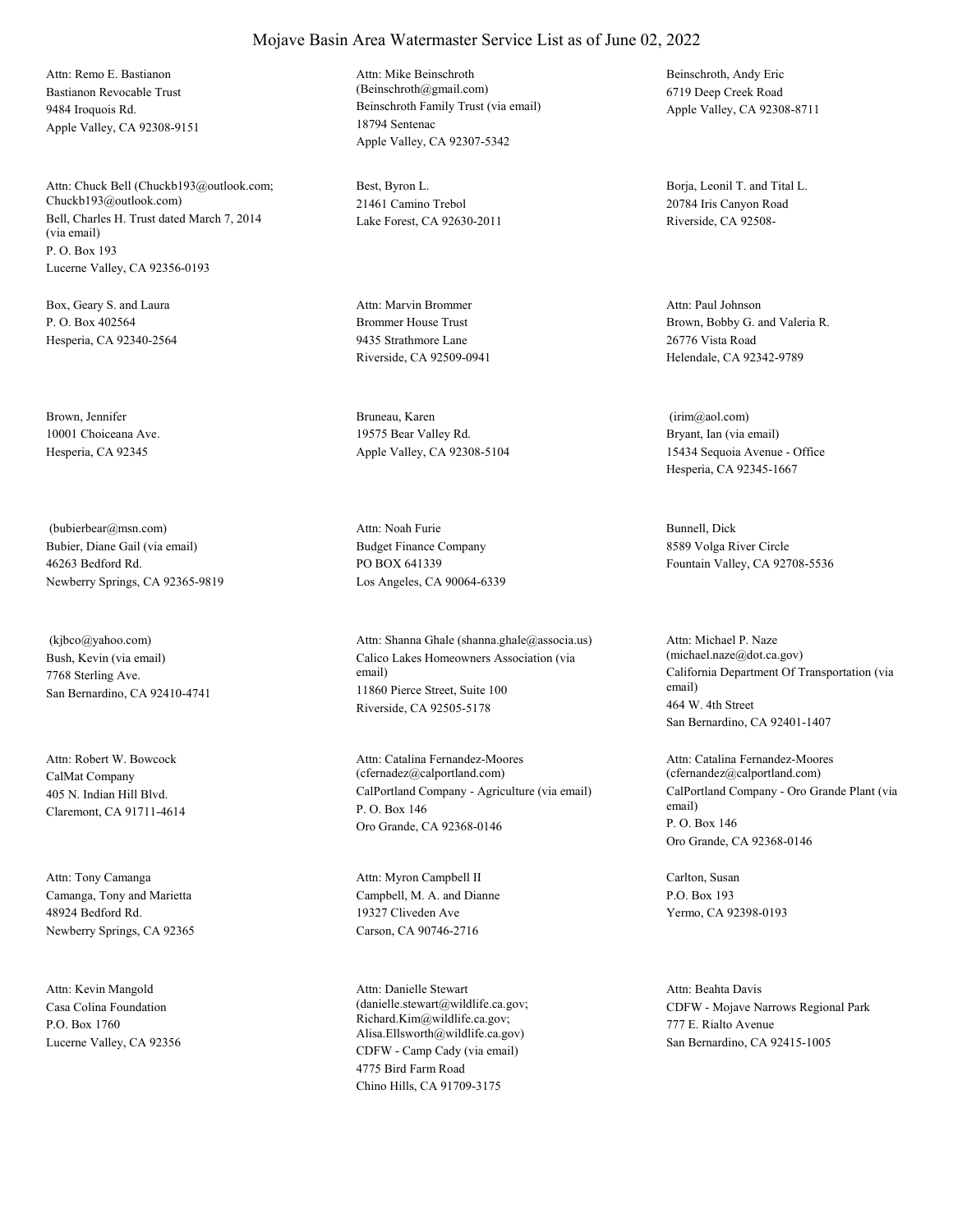CDFW - Mojave River Fish Hatchery (via email) 12550 Jacaranda Avenue Victorville, CA 92395-5183 Attn: Paco Cabral (paco.cabral@wildlife.ca.gov; rebecca.jones@wildlife.ca.gov) Cemex, Inc. (via email)

Chafa, Larry R. and Delinda C. 21643 Park Villa Dr. Katy, TX 77450-3912 Attn: Allene Rozell Cherie Krack

Choi, Yong Il and Joung Ae 34424 Mountain View Road Hinkley, CA 92347-9412 Chong, Joan (via email)

Chung, et al. 11446 Midway Ave. Lucerne Valley, CA 92356-8792 Attn: Hwa-Yong Chung Clark, Arthur

Club View Partners 9903 Santa Monica Blvd., PMB #541 Beverly Hills, CA 90212-1671 Attn: Manoucher Sarbaz Conner, William H.

Corbridge, Linda S. 8743 Vivero St Rancho Cucamonga, CA 91730- Attn: George Starke Cross, Francis and Beverly

Crown Cambria, LLC (via email) 9860 Gidley St. El Monte, CA 91731-1110 Attn: Jay Hooper (jayho123@gmail.com)

Daggett Community Services District (via email) P. O. Box 308 Daggett, CA 92327-0308 Attn: Crystal Romero (daggettcsd@outlook.com; daggettwater427@gmail.com)

Dahlquist, George R. (via email) 8535 Vine Valley Drive Sun Valley, CA 91352- (ron@dadcopowerandlights.com) Darr, James S.

16888 North E. Street Victorville, CA 92394-2999 Attn: Alejandra Silva (alejandrav.silva@cemex.com) Center Water Company

Chamisal Mutual Water Company 1442 El Mirage Road El Mirage, CA 92301-9500 Attn: Mary M Ross

10392 Shady Ridge Drive Santa Ana, CA 92705-7509 (joan.chong7@gmail.com; joancksp@hotmail.com)

P. O. Box 4513 Blue Jay, CA 92317-4513

11535 Mint Canyon Rd. Agua Dulce, CA 91390-4577

156 W 100 N Jerome, ID 83385-5256

Crystal Lakes Property Owners Association P. O. Box 351 Yermo, CA 92398 Attn: Alessia Morris

Daggett Ranch, LLC P. O. Box 112 Daggett, CA 92327-0112 Attn: Steve and Dana Rivett

40716 Highway 395 Boron, CA 93516

P. O. Box 616 Lucerne Valley, CA 92356-0616 Attn: Mary Tarrab

Cheyenne Lake, Inc. (via email) 44658 Valley Center Rd Newberry Springs, CA 92365- Attn: Carl Pugh (cpugh3@aol.com)

Christison, Joel P. O. Box 2635 Big River, CA 92242-2635

Clark, Gary and Beth A. 2443 Topanga Dr. Bullhead City, AZ 86442-8464 Attn: Erik Archibek

Contratto, Ersula 21814 Hinkley Road Barstow, CA 92311

Cross, Sharon I. P. O. Box 922 Lucerne Valley, CA 92356

DaCosta, Dean Edward (via email) 32307 Foothill Road Lucerne Valley, CA 92356-8526 (dacostadean@gmail.com)

Daggett Solar Power 3 LLC (via email) 5780 Fleet Street, Suite 130 Carlsbad, CA 92008-4715 Attn: James Kelly (James.Kelly@clearwayenergy.com)

De Jong Family Trust 46561 Fairview Road Newberry Springs, CA 92365-9230 Attn: Alan L. De Jong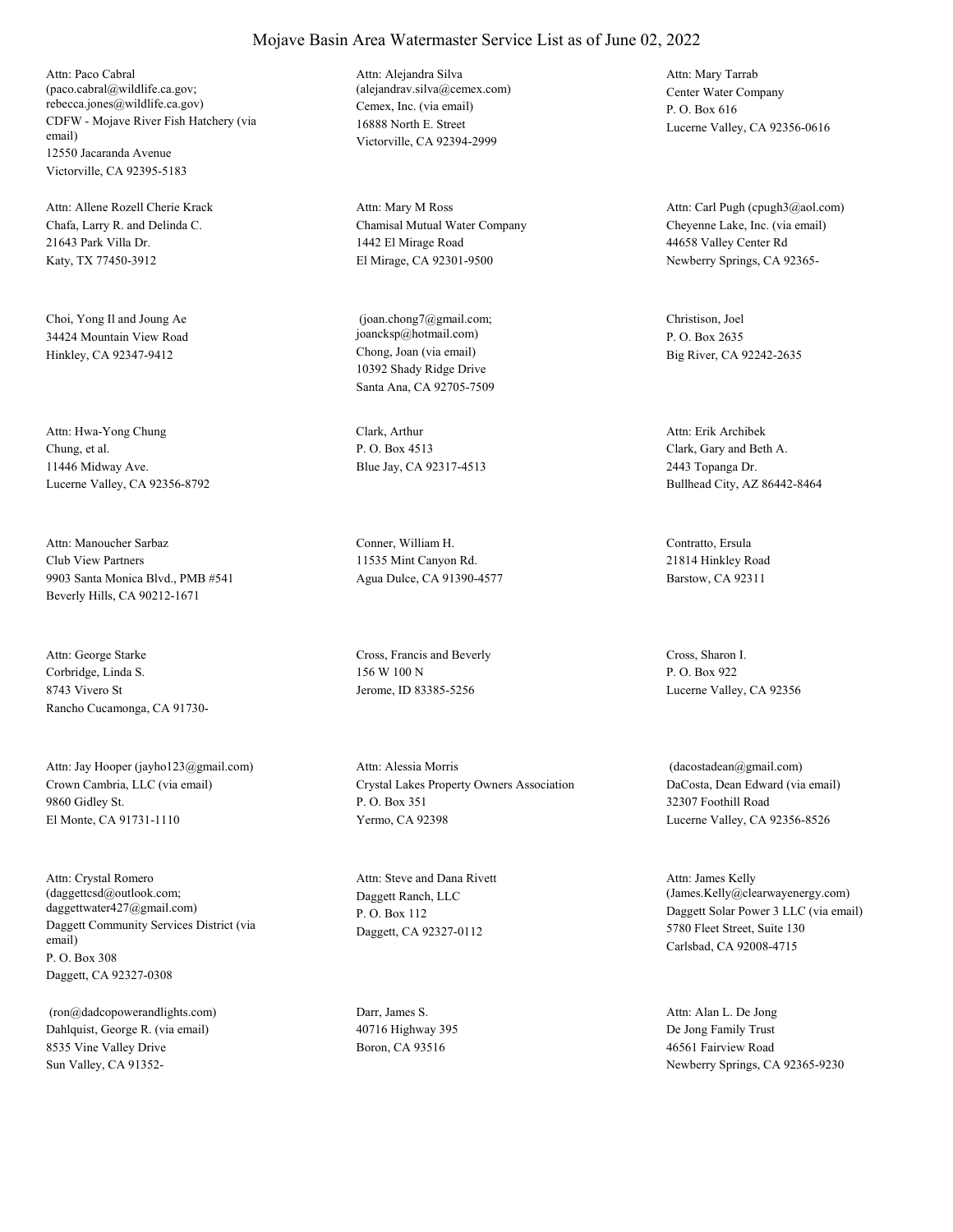Dennison, Quentin D. - Clegg, Frizell and Joke 44579 Temescal Street Newberry Springs, CA 92365 Attn: Randy Wagner

Desert Springs Mutual Water Company P. O. Box 396 Lucerne Valley, CA 92356-0396 Attn: Denise Courtney

Donaldson, Jerry and Beverly 16736 B Road Delta, CO 81416-8501

Douglas, Tina P.O. Box 1730 Lucerne Valley, CA 92356- Attn: David Looper Dowell, Leonard

Evert Family Trust (via email) 19201 Parker Circle Villa Park, CA 92861-1302 Attn: Stephanie L. Evert (severt2166@aol.com)

Fejfar, Monica Kay 34080 Ord Street Newberry Springs, CA 92365-9791

Finch, Jenifer (via email) 9797 Lewis Lane Apple Valley, CA 92308-8357 (ropingmom3@yahoo.com)

Fisher Trust, Jerome R. 7603 Hazeltine Van Nuys, CA 91405 Attn: Paul Johnson

Frazier, et al. 8707 Deep Creek Rd Apple Valley, CA 92308- Attn: Martin Frazier

Gabrych, Eugene 2006 Old Highway 395 Fallbrook, CA 92028

Desert Dawn Mutual Water Company P. O. Box 392 Lucerne Valley, CA 92356-0392 Attn: Marie McDaniel

DLW Revocable Trust 13830 Choco Rd. Apple Valley, CA 92307-5525 Attn: Debby Wyatt

Dora Land, Inc. P. O. Box 1405 Apple Valley, CA 92307-0026 Attn: Jeffery Lidman

345 E Carson St. Carson, CA 90745-2709

Eygnor, Robert E. 23032 Bryman Road

Fernandez, Arturo (via email) 28 Calle Fortuna Rancho Santa Margarita, CA 92688-2627 (afc30@yahoo.com) Ferro, Dennis and Norma

First CPA LLC (via email) 10045 Brockway St. El Monte, CA 91733-1107 Attn: Alex and Jerrica Liu (alexliu1950@gmail.com;

Foothill Estates MHP, LLC (via email) 9454 Wilshire Blvd., Ste. 920 Beverly Hills, CA 90212-2925 Attn: Camille Yusufov (Allen@skylinecompany.com) Frates, D. Cole (via email)

Friend, Joseph and Deborah P. O. Box 253 Barstow, CA 92312-0253 Attn: Deborah A. Friend

Gabrych, Eugene 2006 Old Highway 395 Fallbrook, CA 92028-8816 Desert Girlz LLC (via email) 10757 Lincoln Road Lucerne Valley, CA 92356-7 Attn: Zaritsky Penny (pennyzaritsky2000@yahoo.com)

Dolch Living Trust Robert and Judith 4181 Kramer Lane Bellingham, WA 98226-7145 Attn: Judith Dolch-Partridge, Trustee

Dorrance, David W. and Tamela L. 2027 Valleria Court Sugar Land, TX 77479- Attn: David Dorrance

Evenson, Edwin H. and Joycelaine C. P. O. Box 66 Oro Grande, CA 92368-0066

Oro Grande, CA 92368-9642 Federal Bureau of Prisons, Victorville (via email) P. O. Box 5400 Adelanto, CA 92301-5400 Attn: David Dittenmore (d2dittemore@bop.gov)

> 1311 1st Ave. N Jacksonville Beach, FL 32250-3512

alexroseanneliu@yahoo.com) Fischer Revocable Living Trust (via email) 1372 West 26th St. San Bernardino, CA 92405-3029 Attn: Carl Fischer (carlsfischer@hotmail.com; fischer@fischercompanies.com)

> 113 S La Brea Ave., 3rd Floor Los Angeles, CA 90036-2998 (cfrates@renewablegroup.com)

Fundamental Christian Endeavors, Inc. (via email) 49191 Cherokee Road Newberry Springs, CA 92365 Attn: Mark Asay (bettybrock@ironwood.org; waltbrock@ironwood.org)

Gabrych, Eugene 34650 Minneola Rd Newberry Springs, CA 92365- Attn: Mitch Hammack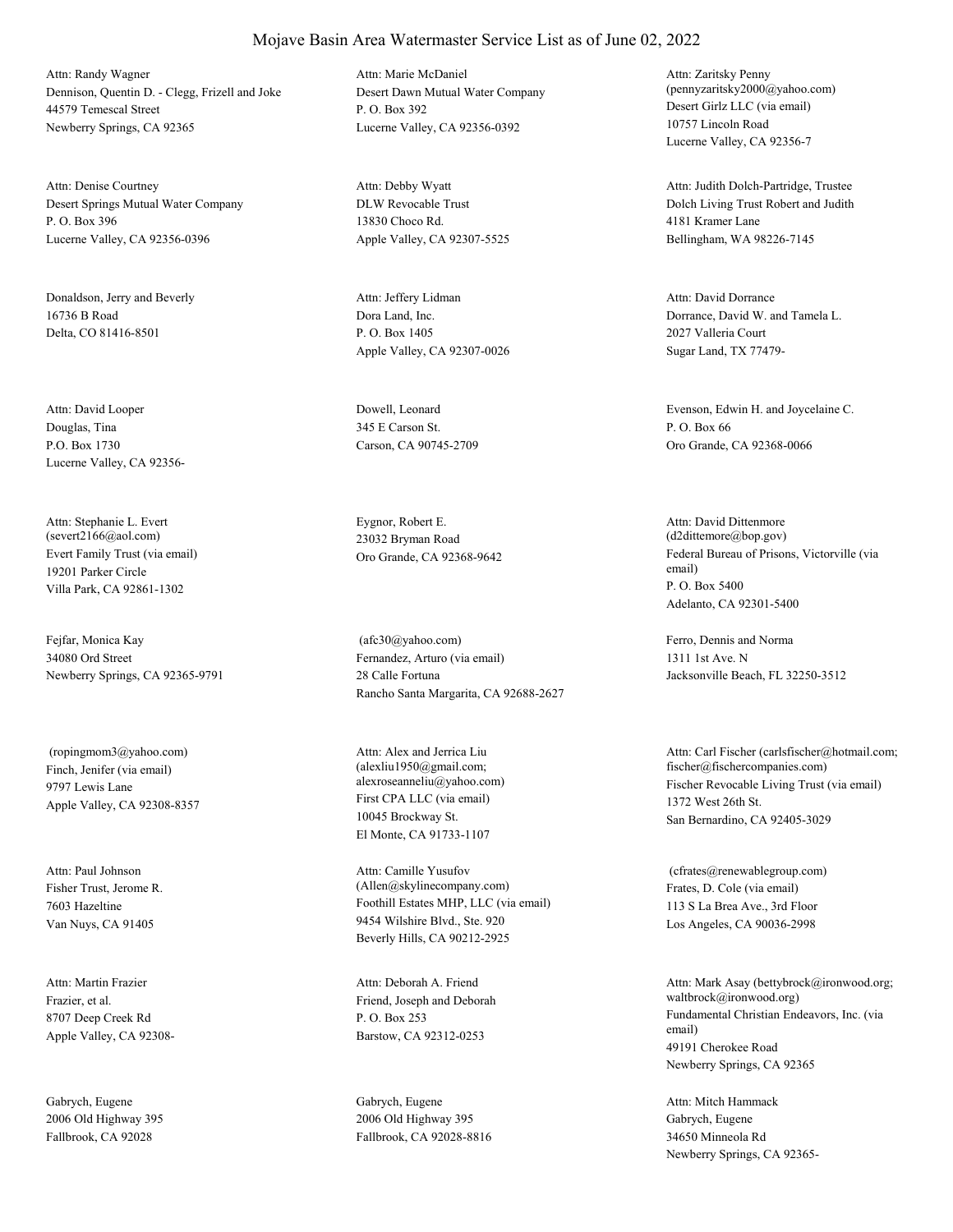Gaeta, Miguel and Maria 9366 Joshua Avenue Lucerne Valley, CA 92356-8273

Garcia, Daniel 223 Rabbit Trail Lake Jackson, TX 77566-3728

Gayjikian, Samuel and Hazel 34534 Granite Road Lucerne Valley, CA 92356- Attn: Brent Peterson

Gordon Acres Water Company P. O. Box 1035 Lucerne Valley, CA 92356-1035

Grill, Nicholas P. and Millie D. (via email) 35350 Mountain View Road Hinkley, CA 92347-9613 Attn: Nick Grill (terawatt@juno.com) Gubler, Hans

Gutierrez, Jose and Gloria 24116 Santa Fe

Hamilton Family Trust 19945 Round Up Way Apple Valley, CA 92308-8338 Attn: Doug and Cheryl Hamilton

Hanson Aggregates WRP, Inc. (via email) P. O. Box 1115 Corona, CA 92878-1115 Attn: Matt Wood (Matt.Wood@Hanson.com)

Harter, Joe and Sue 10902 Swan Lake Road Klamath Falls, OR 97603-9676

Hass, Pauline L. P. O. Box 273

## Mojave Basin Area Watermaster Service List as of June 02, 2022

Gaeta, Trinidad 10551 Dallas Avenue Lucerne Valley, CA 92356 Attn: Jay Storer

Gardena Mission Church, Inc. P. O. Box 304 Lucerne Valley, CA 92356-0304 Attn: Sang Hwal Kim Garg, Om P.

GenOn California South, LP (via email) P. O. Box 337 Daggett, CA 92327-0337 Attn: Jeffrey Edwards (jedwards@fbremediation.com)

Attn: Gina Pellegrini Gray, George F. and Betty E. 975 Bryant Calimesa, CA 92320-1301

P. O. Box 3100

Hinkley, CA 92347 Haas, Bryan C. and Hinkle, Mary H. (via email) 14730 Tigertail Road Apple Valley, CA 92307-5249 Attn: Bryan C. Haas and Mary H. Hinkle (resrvc4you@aol.com) Hackbarth, Edward E. (via email)

> Handrinos, Nicole A. 1140 Parkdale Rd. Adelanto, CA 92301-9308 Attn: William Handrinos

Hareson, Nicholas and Mary 1737 Anza Avenue Vista, CA 92084-3236 Attn: Mary Jane Hareson

Harvey, Lisa M. (via email) P. O. Box 1187 Lucerne Valley, CA 92356- (harveyl.92356@gmail.com) Haskins, James J.

Newberry Springs, CA 92365-<br>
Helendale Community Services District (via email) P. O. Box 359 Helendale, CA 92342-0359 Attn: Craig Carlson (kcox@helendalecsd.org; ccarlson@helendalecsd.org) Helendale School District

Gaines Family Trust, Jack and Mary (via email) 8225 Marina Pacifica Drive N. Long Beach, CA 90803-7006 Attn: Bruce Gaines (bgaines4@verizon.net)

358 Chorus Irvine, CA 92618-1414

Golden State Water Company (via email) 160 Via Verde, Ste. 100 San Dimas, CA 91773-5121 Attn: Nereida Gonzalez (ana.chavez@gswater.com, Nereida.Gonzalez@gswater.com)

Green Acres Estates P. O. Box 29 Apple Valley, CA 92307-0001 Attn: Brian E. Bolin

Landers, CA 92285 Gulbranson, Merlin (via email) 511 Minnesota Ave W Gilbert, MN 55741- Attn: Tamara J Skoglund (TamaraMcKenzie@aol.com)

> 12221 Poplar Street, Unit #3 Hesperia, CA, CA 92344-9287 (hackbarthoffice@gmail.com)

Hanify, Michael D., dba - White Bear Ranch PO BOX 1021 Yermo, CA 92398-1021 Attn: Donald F. Hanify

Harmsen Family Trust (via email) 23920 Community Blvd. Hinkley, CA 92347-9721 Attn: Kenny Harmsen (harmsencow@aol.com)

11352 Hesperia Road, #2 Hesperia, CA 92345-2165

P. O. Box 249 Helendale, CA 92342-0249 Attn: Joshua Behnke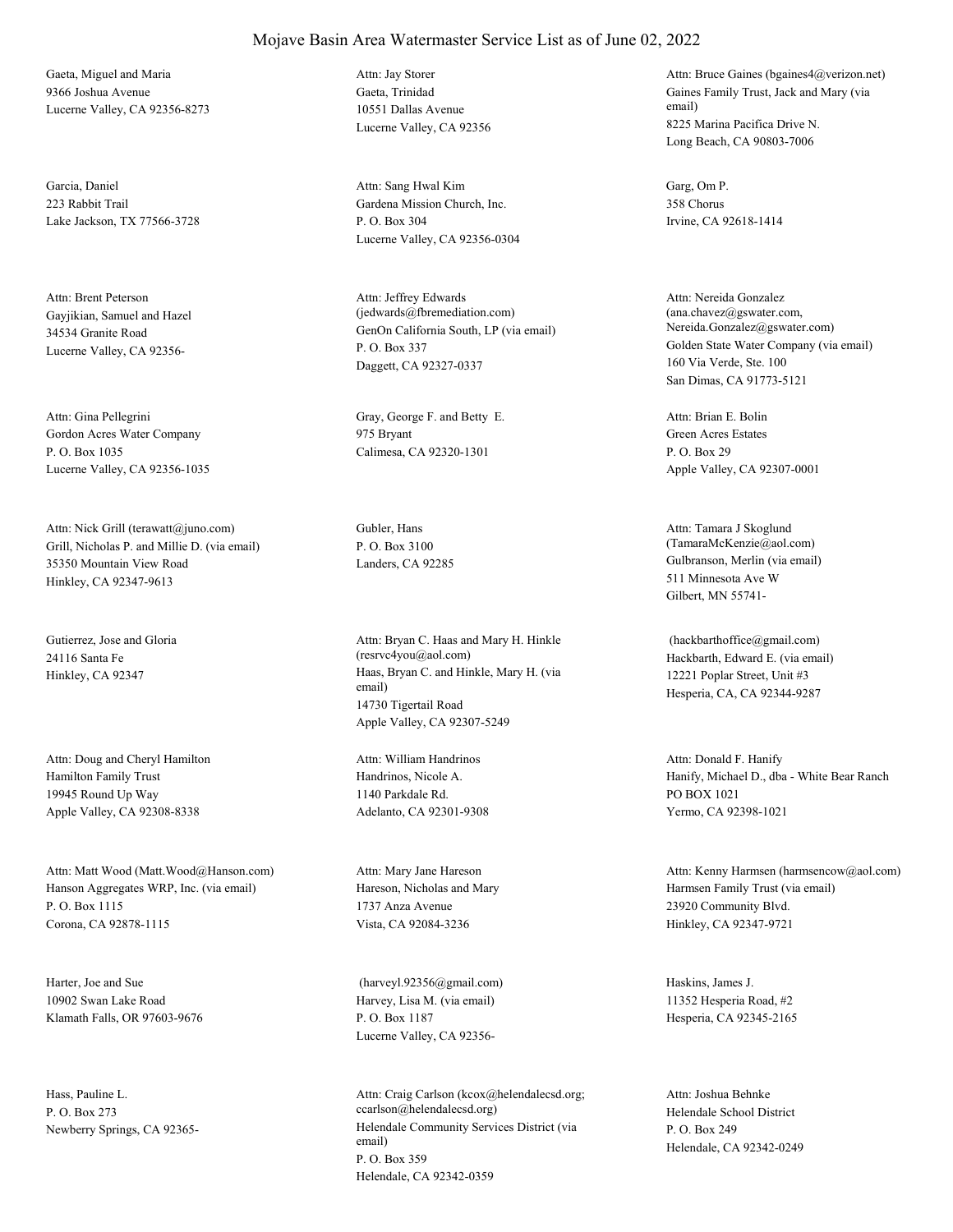Hendley, Rick and Barbara P. O. Box 972 Yermo, CA 92398-0972 Attn: Jeff Gallistel Hensley, Mark P.

Hesperia Venture I, LLC (via email) 10 Western Road Wheatland, WY 82201-8936 Attn: Janie Martines (janiemartines@gmail.com)

Hettinga Revocable Trust (via email) 7280 Eucalyptus Ave Ontario, CA 91762-7704 Attn: Patricia Mohr (ghd123@earthlink.net)

High Desert Associates, Inc. 405 North Indian Hill Blvd. Claremont, CA 91711-4614 Attn: Robert W. Bowcock

Hill Family Trust and Hill's Ranch, Inc. (via email) 84 Dewey Street Ashland, OR 97520- Attn: Katherine Hill (Khill9@comcast.net)

Hollister, Robert H. and Ruth M. 2832 Buendia Mission Viejo, CA 92691- Attn: Joan Rohrer

Holy Heavenly Lake, LLC 1261 S. Lincoln Ave. Monterey Park, CA 91755-5017 Attn: Katherine K Hsu

Horton Family Trust 47716 Fairview Road Newberry Springs, CA 92365-9258 Attn: Gretchen Horton

Hubbard, Ester and Mizuno, Arlean 47722 Kiloran St. Newberry Springs, CA 92365-9529 Attn: Ester Hubbard

Hunt, Ralph M. and Lillian F. P. O. Box 603 Yermo, CA 92398-0603 Attn: Ralph Hunt

35523 Mountain View Rd

Hesperia Water District (via email) 9700 7th Avenue Hesperia, CA 92345-3493 Attn: Jeremy McDonald (jmcdonald@cityofhesperia.us)

Hi Desert Mutual Water Company 23667 Gazana Street Barstow, CA 92311 Attn: Lisset Sardeson

Hi-Grade Materials Company (via email) 17671 Bear Valley Road Hesperia, CA 92345-4902 Attn: Lori Clifton (lclifton@robar.com)

Hitchin Lucerne, Inc. P. O. Box 749 Lucerne Valley, CA 92356-0749 Attn: Mary Thomas Ho, Ting-Seng and Ah-Git

Holway Jeffrey R and Patricia Gage (via email) 1401 Wewatta St. #1105 Denver, CO 80202-1348 Attn: Jeffrey R Holway and Patricia Gage (patricia.gage@yahoo.com)

Hong, Paul B. and May P. O. Box #1432 Covina, CA 91722-0432 Attn: Paul Hong

Howard, et al. PO Box 10 Park City, MT 59063- Attn: David Howard

Huerta, Hector P. O. Box 2190 Temecula, CA 92593-2190 Attn: John Driscoll

Hyatt, James and Brenda (via email) 31726 Fremont Road Newberry Springs, CA 92365 Attn: Daniel and Karen Gray (calivolunteer@verizon.net) Im, Nicholas Nak-Kyun (via email)

Hinkley, CA 92347-9613 Hesperia - Golf Course, City of (via email) 9700 Seventh Avenue Hesperia, CA 92345-3493 Attn: Jeremy McDonald (jmcdonald@cityofhesperia.us)

> Hesperia, City of (via email) 9700 Seventh Avenue Hesperia, CA 92345-3493 Attn: Jeremy McDonald (tsouza@cityofhesperia.us)

Hiett, Harry L. (via email) P. O. Box 272 Daggett, CA 92327-0272 (leehiett@hotmail.com)

Hilarides 1998 Revocable Family Trust 37404 Harvard Road Newberry Springs, CA 92365 Attn: Frank Hilarides

P.O. Box 20001 Bakersfield, CA 93390-0001

Holway, Jeffrey R 1401 Wewatta St. #1105 Denver, CO 80202-1348

Hood Family Trust 2142 W Paseo Del Mar San Pedro, CA 90732-4557 Attn: Sandra D. Hood

Hu, Minsheng (via email) 33979 Fremont Road Newberry Springs, CA 92365-9136 (dell2342008@gmail.com)

Hunt, Connie (via email) 39392 Burnside Loop Astoria, OR 97103-8248 (hunt5089@outlook.com)

23329 Almarosa Ave. Torrance, CA 90505-3121 (stevekim1026@gmail.com)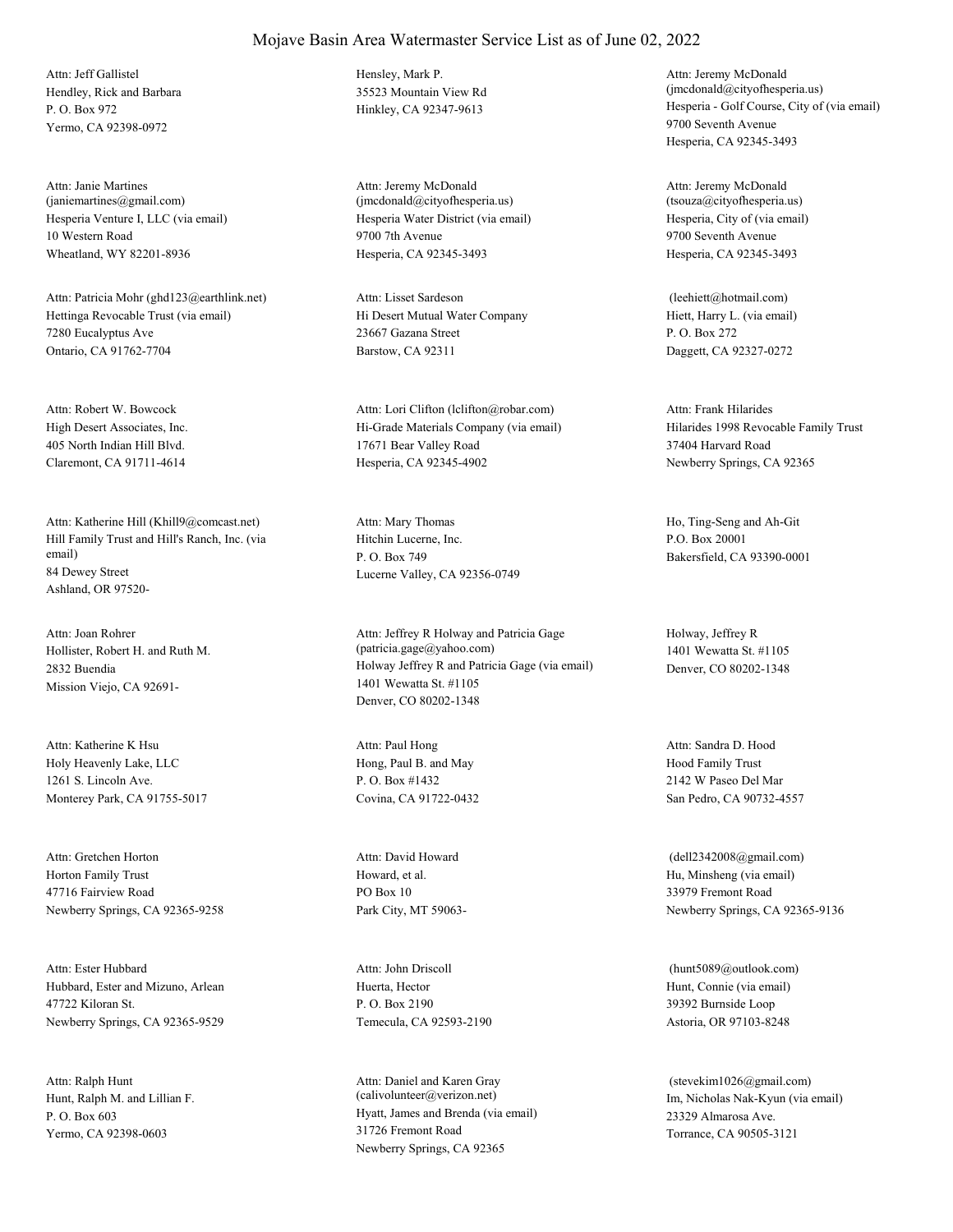Irvin, Bertrand W. 3224 West 111th Street Inglewood, CA 90303-

Jackson, Ray Revocable Trust No. 45801 P.O. Box 8250 Redlands, CA 92375-1450 Attn: Lawrence Dean

Johnson, Carlean 8626 Deep Creek Road

Johnson, Ronald 1156 Clovis Circle Dammeron Valley, UT 84783-5211

Jones, Joette 81352 Fuchsia Ave. Indio, CA 92201-5329

Juniper Riviera County Water District P. O. Box 618 Lucerne Valley, CA 92356-0618 Attn: Lee Logsdon

Kasner, Robert (via email) 11584 East End Avenue Chino, CA 91710-1555

Kemper Campbell Ranch 10 Kemper Campbell Ranch Road - Office Victorville, CA 92395-3357 Attn: Peggy Shaughnessy Kim, Jin S. and Hyun H.

Kim, Ju Sang (via email) 1225 Crestview Dr Fullerton, CA 92833-2206 (juskim67@yahoo.com) Kim, Seon Ja

Kosharek, John and Joann P. O. Box 357

### Mojave Basin Area Watermaster Service List as of June 02, 2022

Italmood Inc., et. al. (via email) 80 Maple Road Easton, CT 06612-1036 Attn: Sebastian Marzaro (sebastian@italmood.com; italmood@aol.com; sebastian@italmood.com)

Jamboree Housing Corporation (via email) 15940 Stoddard Wells Rd - Office Victorville, CA 92395-2800 Attn: Audrey Goller (linda.rainer@newportpacific.com)

Apple Valley, CA 92308 Johnson, Paul (via email) 10456 Deep Creek Road Apple Valley, CA 92308-8330 Attn: Paul Johnson (johnsonfarming@gmail.com)

> Johnston, Harriet and Johnston, Lawrence W. P. O. Box 401472 Hesperia, CA 92340-1472 Attn: Lawrence W. Johnston

Jordan Family Trust 1650 Silver Saddle Drive Barstow, CA 92311-2057 Attn: Paul Jordan

Karimi, Hooshang 1254 Holmby Ave Los Angeles, CA 90024- Attn: Ash Karimi

 (Robertkasner@aol.com) Katcher, August M. and Marceline 47887 Palo Verde Lane Newberry Springs, CA 92365-9096

> 6 Orange Glen Circle Irvine, CA 92620-1264

34981 Piute Road Newberry Springs, CA 92365-9548

Newberry Springs, CA 92365-0357 Lake Arrowhead Community Services District (via email) P. O. Box 700 Lake Arrowhead, CA 92352-0700 Attn: Catherine Cerri (ccerri@lakearrowheadcsd.com)

Jackson, James N. Jr Revocable Living Trust 1245 S. Arlington Avenue Los Angeles, CA 90019-3517 Attn: James Jackson Jr.

Jess Ranch Water Company (via email) 906 Old Ranch Road Florissant, CO 80816- Attn: Gary A. Ledford (gleddream@gmail.com)

Johnson, Paul - Industrial (via email) 10456 Deep Creek Road Apple Valley, CA 92308-8330 Attn: Paul Johnson  $(iohnsonfarming@gmail.com)$ 

Jones Trust dated March 16, 2002 (via email) 35424 Old Woman Springs Road Lucerne Valley, CA 92356-7237 Attn: Magdalena Jones (mygoldenbiz9@gmail.com)

Jubilee Mutual Water Company P. O. Box 1016 Lucerne Valley, CA 92356 Attn: Ray Gagné

Kasner Family Limited Partnership (via email) 11584 East End Avenue Chino, CA 91710- Attn: Robert R. Kasner (Robertkasner@aol.com)

Kemp, Robert and Rose 48441 National Trails Highway Newberry Springs, CA 92365

Kim, Joon Ho and Mal Boon Revocable Trust 46561 Fairview Road Newberry Springs, CA 92365-9230 Attn: Alan and Annette De Jong

Koering, Richard and Koering, Donna 40909 Mountain View Road Newberry Springs, CA 92365-9414 Attn: Richard Koering

Lake Jodie Property Owners Association (via email) 909 Armory Road, #126 Barstow, CA 92311-5460 Attn: Daniel Lindenman (happytiredwaterdog@yahoo.com)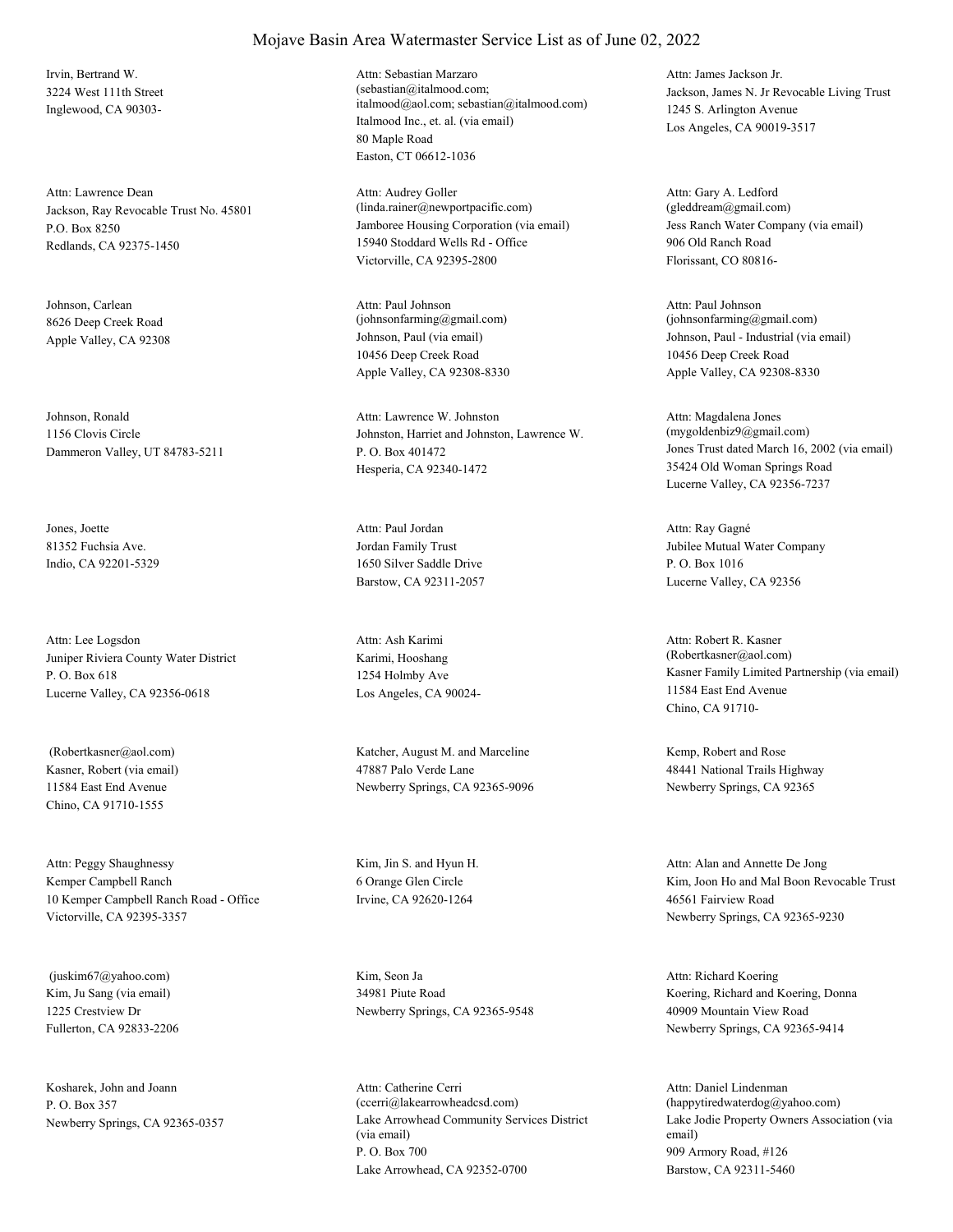Lake Waikiki 230 Hillcrest Drive La Puente, CA 91744-4816 Attn: Nancy Lan

Langley Revocable Trust and Sharon Lanagley P. O. Box 524 Yermo, CA 92398-0524

Lawrence, William W. P. O. Box 98 Newberry Springs, CA 92365

Lee, Doo Hwan P. O. Box 556 Lucerne Valley, CA 92356-0556

Lenhert, Ronald and Toni 10083 Deep Creek Rd. Apple Valley, CA 92308-8322

Liberty Utilities (Apple Valley Ranchos Water) Corp. (via email) P. O. Box 7005 Apple Valley, CA 92307 Attn: Eric Larsen (eric.larsen@libertyutilities.com; tony.pena@libertyutilities.com)

Lockhart Land Holding, LLC (via email) 437 Madison Ave., 22nd Floor, Ste. A New York, NY 10022 Attn: Darren Kelly (dkelly@terra-gen.com)

Lua, Michael T. and Donna S. 18838 Aldridge Place Rowland Heights, CA 91748-4890

Lucerne Vista Mutual Water Company (via email) P. O. Box 677 Lucerne Valley, CA 92356-0677 Attn: Marian Walent (LVVMC677@gmail.com) Luckey 2010 Revocable Trust

# Attn: c/o J.C. UPMC, Inc Lori Rodgers (timrohmbuilding@gmail.com) Lam, Phillip (via email)

Mojave Basin Area Watermaster Service List as of June 02, 2022

Lake Wainani Owners Association (via email) 2812 Walnut Avenue, Suite A Tustin, CA 92780-7053

Langley, James (via email) 12277 Apple Valley Road, Ste. #120 Apple Valley, CA 92308-1701 (jlangley@kurschgroup.com)

Attn: Robert Lawrence Jr. Camera Communication Cause and Barbara 20277 Rock Springs Road Apple Valley, CA 92308-8740

> Lee, et al., Sepoong and Woo Poong #6 Ensueno East Irvine, CA 92620- Attn: Sepoong & Woo Poong Lee

LHC Alligator, LLC P. O. Box 670 Upland, CA 91785-0670 Attn: Brad Francke

Lin, Kuan Jung and Chung, Der-Bing 2026 Turnball Canyon Hacienda Heights, CA 91745- Attn: James Lin

Lopez, Baltazar 12318 Post Office Rd Lucerne Valley, CA 92356- Attn: Patricia Miranda

Lucerne Valley Mutual Water Company P. O. Box 1311 Lucerne Valley, CA 92356 Attn: Gwen L. Bedics

10967 Kelvington Ln Apple Valley, CA 92308-3647 Attn: Carolyn J. Luckey

864 Sapphire Court Pomona, CA 91766-5171 (PhillipLam99@Yahoo.com)

Lavanh, et al. 18203 Yucca St. Hesperia, CA 92345- Attn: Vanessa Laosy

Lee, Anna K. and Eshban K. (via email) 10979 Satsuma St Loma Linda, CA 92354-6113 Attn: Anna K. Lee (aklee219@gmail.com)

Lee, Vin Jang T. 41717 Silver Valley Road Newberry Springs, CA 92365 Attn: Eric Archibek

Liang, Yuan - I and Tzu - Mei Chen 4192 Biscayne St Chino, CA 91710-3196 Attn: Billy Liang

Lo, et al. 5535 North Muscatel, Avenue San Gabriel, CA 91776-1724 Attn: Manshan Gan

Low, Dean (via email) 3 Panther Creek Ct. Henderson, NV 89052- (lowgo.dean@gmail.com)

Lucerne Valley Partners 9903 Santa Monica Blvd., PMB #541 Beverly Hills, CA 90212-1671 Attn: Manoucher Sarbaz

M Bird Construction 1613 State Street, Ste. 10 Barstow, CA 92311-4162 Attn: Eugene R. & Vickie R. Bird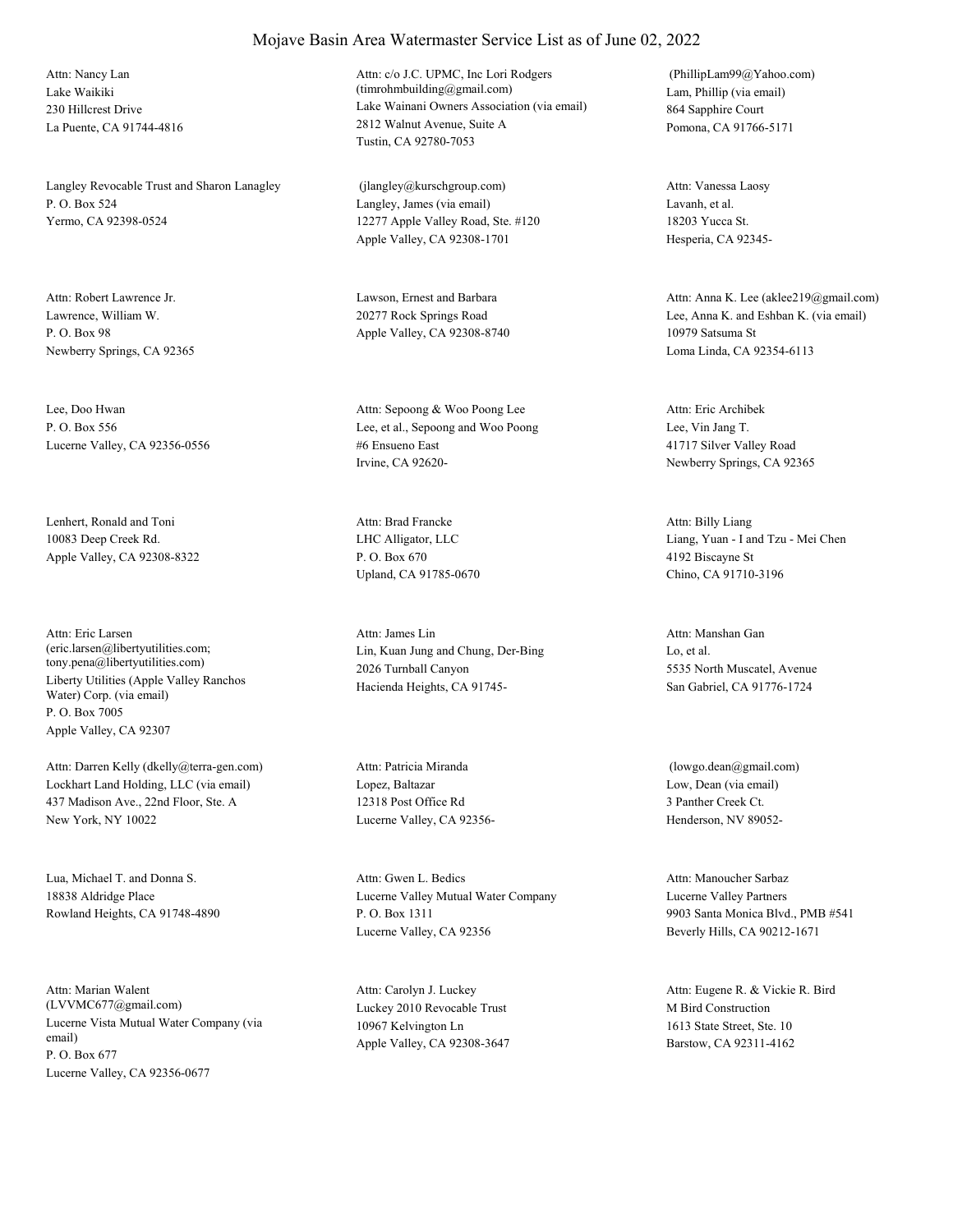M.B. Landscaping and Nursery, Inc. 20300 Figueroa Street Carson, CA 90745-1212 Attn: Maria Martinez

Manning, Sharon S. 19332 Balan Road Rowland Heights, CA 91748-4017 Attn: Jimmy Berry

Marshall, Charles 32455 Lakeview Road Newberry Springs, CA 92365-9482

McKinney, Paula 144 East 72nd Tacoma, WA 98404-1060

Miller Living Trust 7588 San Remo Trail Yucca Valley, CA 92284-9228 Attn: Donna Miller

MLH, LLC (via email) P. O. Box 2611 Apple Valley, CA 92307-0049 Attn: Thomas A. Hrubik (tahgolf@aol.com)

Mojave Water Agency (via email) 13846 Conference Center Drive Apple Valley, CA 92307-4377 Attn: Doug Kerns (tmccarthy@mojavewater.org) Monaco Investment Company

Moss, Lawrence W. and Helen J. 38338 Old Woman Springs Road Spc# 56 Lucerne Valley, CA 92356-8116

Murphy, Jean 46126 Old National Trails Highway Newberry Springs, CA 92365-9025

New Springs Limited Partnership (via email) 4192 Biscayne St. Chino, CA 91710-3196 Attn: Billy Liang (flossdaily@hotmail.com; asaliking@yahoo.com) Newberry Community Services District

Mahioubi, Afsar S. 46622 Fairview Road Newberry Springs, CA 92365 Attn: Robert Saidi

Marcroft, James A. and Joan P. O. Box 519 Newberry Springs, CA 92365 Attn: Allen Marcroft

Martin, Michael D. and Arlene D. 32942 Paseo Mira Flores San Juan Capistrano, CA 92675

Mead Family Trust 31314 Clay River Road Barstow, CA 92311-2057 Attn: Olivia L. Mead

Mitsubishi Cement Corporation (via email) 5808 State Highway 18 Lucerne Valley, CA 92356-8179 Attn: David Rib (drib@mitsubishicement.com)

Mojave Desert Land Trust (via email) P. O. Box 1544 Joshua Tree, CA 92252-0849 Attn: Amy Langston (alangston@mdlt.org)

9903 Santa Monica Blvd., PMB #541 Beverly Hills, CA 90212-1671 Attn: Manoucher Sarbaz

Most Family Trust 23780 Cuyama Road Apple Valley, CA 92307-6723 Attn: Jennie Most

Music, Zajo (via email) 43830 Cottonwood Rd Newberry Springs, CA 92365-8510 (z.music5909@gmail.com)

P. O. Box 206 Newberry Springs, CA 92365-0206 Attn: Jodi Howard

Maloney, Janice Hawes P. O. Box 356 Los Gatos, CA 95030-0356 Attn: Nichola Hawes Stein

Mariana Ranchos County Water District (via email) 9600 Manzanita Street Apple Valley, CA 92308-8605 Attn: James M. Hansen, Jr. (gmmrcwd@gmail.com; gm@mrcwd.org)

McCollum, Charles L. 15074 Spruce St Hesperia, CA 92345-2950 Attn: Rod Sexton

Milbrat, Irving H. P. O. Box 487 Newberry Springs, CA 92365-0487 Attn: David I. Milbrat

Mizrahie, et al. 4105 W. Jefferson Blvd. Los Angeles, CA 90048- Attn: Philip Mizrahie

Mojave Solar, LLC (via email) 42134 Harper Lake Road Hinkley, CA 92347-9305 Attn: Mahnas Ghamati (mahnaz.ghamati@atlantica.com)

Morris Trust, Julia V. (via email) 7649 Cypress Dr. Lanexa, VA 23089-9320 Attn: Ken Elliot (Billie@ElliotsPlace.com)

Mulligan, Robert and Inez 35575 Jakobi Street Saint Helens, OR 97051-1194 Attn: Dennis Hills

Navajo Mutual Water Company (via email) 21724 Hercules St. Apple Valley, CA 92308-8490 Attn: James Hansen (gm@marianaranchoscwd.org)

Newberry Springs Recreational Lakes Association (via email) 32935 Dune Road, Space 10 Newberry Springs, CA 92365- Attn: Jeff Gaastra (jeff@weaponsedge.com)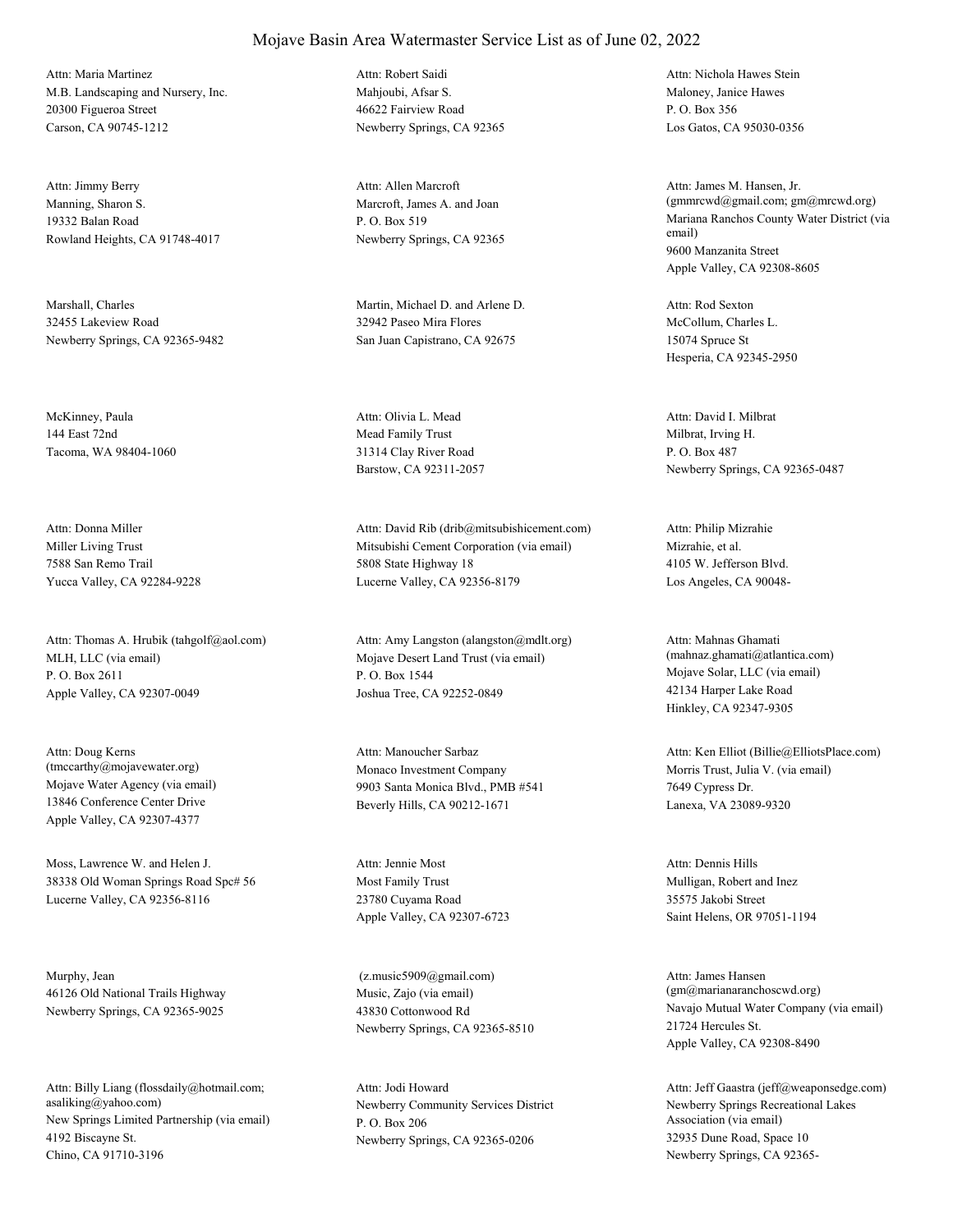Norris Trust, Mary Ann 29611 Exeter Street Lucerne Valley, CA 92356-8261 Attn: Mary Ann Norris

Nunn Family Trust P. O. Box 545 Apple Valley, CA 92307-0010 Attn: Pearl or Gail Nunn

Odessa Water District (via email) 220 E. Mountain View Street, Suite A Barstow, CA 92311-2888 Attn: Kody Tompkins (ktompkins@barstowca.org) Ohai, Reynolds and Dorothy

Oro Grande School District P. O. Box 386 Oro Grande, CA 92368-0386 Attn: Nick Higgs

Pak, Kae Soo and Myong Hui Kang P. O. Box 1835 Lucerne Valley, CA 92356-1835

Pearce, Craig L. 127 Columbus Dr Punxsutawney, PA 15767-1270

Phelan Piñon Hills Community Services District (via email) 4176 Warbler Road Phelan, CA 92371-8819 Attn: Sean Wright (swright@pphcsd.org; dbartz@pphcsd.org; llowrance@pphcsd.org) Poland, John R. and Kathleen A.

Porter, Timothy M. 34673 Little Dirt Road Newberry Springs, CA 92365-9646

Pruett, Andrea P. O. Box 37 Newberry Springs, CA 92365

Rancheritos Mutual Water Company (via email) P. O. Box 348 Apple Valley, CA 92307 Attn: Elizabeth Murena (waterboy7F8@msn.com; etminav@aol.com) NSSLC, Inc. (via email) 9876 Moon River Circle Fountain Valley, CA 92708-7312 Attn: Kenton Eatherton (keatherton@verizon.net)

O. F. D. L., Inc. (via email) 32935 Dune Road, #10 Newberry Springs, CA 92365-9175 Attn: Jeff Gaastra (jeffgaastra@gmail.com; andy@seesmachine.com; bbswift4044@cox.net)

13450 Monte Vista Chino, CA 91710-5149 Attn: Dorothy Ohai

P and H Engineering and Development Corporation 1423 South Beverly Glen Blvd. Apt. A Los Angeles, CA 90024-6171 Attn: Taghi Shoraka

Patino, José 3914 W. 105th Street Inglewood, CA 90303-1815

Perko, Bert K. P. O. Box 762 Yermo, CA 92398-0762

5511 Tenderfoot Drive Fontana, CA 92336-1156 Attn: John Poland Polich, Donna

Precision Investments Services, LLC 791 Price Street, #160 Pismo Beach, CA 93449-2529 Attn: Carin McKay Price, Donald and Ruth

Quakenbush, Samuel R. (via email) 236 Iris Drive Martinsburg, WV 25404-1338 (s\_quakenbush@yahoo.com)

Reed, Mike 9864 Donaldson Road Lucerne Valley, CA 92356-8105 Nuñez, Luis Segundo 9154 Golden Seal Court Hesperia, CA 92345-0197

Oasis World Mission (via email) P. O. Box 45 Apple Valley, CA 92307-0001 Attn: Chun Soo Ahn (chunsooahn@naver.com)

Omya California, Inc. (via email) 7225 Crystal Creek Rd Lucerne Valley, CA 92356-8646 Attn: Craig Maetzold (craig.maetzold@omya.com)

Pacific Gas and Electric Company (via email) 22999 Community Blvd. Hinkley, CA 92347-9592 Attn: Jessica Bails (J4Dx@pge.com)

Paustell, Joan Beinschroth (via email) 10275 Mockingbird Ave. Apple Valley, CA 92308-8303 (wndrvr@aol.com)

Pettigrew, Dan 285 N Old Hill Road Fallbrook, CA 92028-2571

75 3rd Avenue #4 Chula Vista, CA 91910-1714

933 E. Virginia Way Barstow, CA 92311-4027

Quiros, Fransisco J. and Herrmann, Ronald 35969 Newberry Rd Newberry Springs, CA 92365-9438 Attn: Ron Herrmann

Rhee, Andrew N. (via email) P. O. Box 989 Lucerne Valley, CA 92356-0989 (LucerneJujubeFarm@hotmail.com)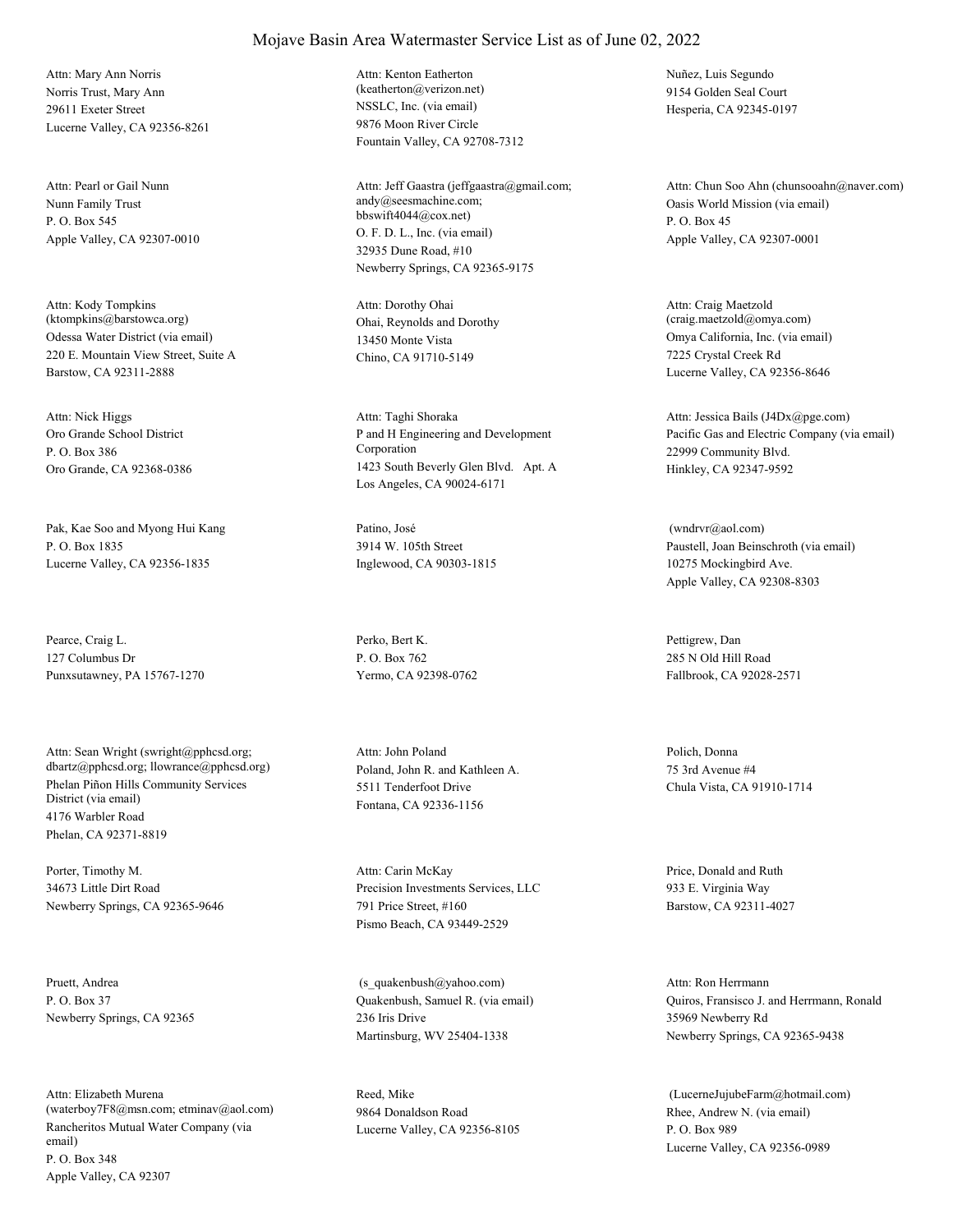Rice, Henry C. and Diana 31823 Fort Cady Rd. Newberry Springs, CA 92365- Attn: Kelly Rice

Rivero, Fidel V. 612 Wellesly Drive Corona, CA 92879-0825

Rossi Family Trust, James Lawrence Rossi and Naomi P. O. Box 120 Templeton, CA 93465-0120 Attn: Susan Sommers

Ruisch Trust, Dale W. and Nellie H. 10807 Green Valley Road Apple Valley, CA 92308-3690 Attn: Dale W. Ruisch

Saba Family Trust dated July 24, 2018 (via email) 212 Avenida Barcelona San Clemente, CA 92672-5468 Attn: Sara Fortuna (sarajfortuna@gmail.com; fourteengkids@aol.com) Sagabean-Barker, Kanoeolokelani L. (via

San Bernardino Co Barstow - Daggett Airport 777 E. Rialto Ave San Bernardino, CA 92415-1005 Attn: Rebecca Mancha

San Bernardino County Service Area 42 (via email) 222 W. Hospitality Lane, 2nd Floor San Bernardino, CA 92415-0450 Attn: Jared Beyeler (ssamaras@sdd.sbcounty.gov; jbeyeler@sdd.sbcounty.gov; waterquality@sdd.sbcounty.gov)

Scray, Michelle A. Trust (via email) 16869 State Highway 173 Hesperia, CA 92345-9381 Attn: Michelle Scray (mcscray@aol.com)

Sheep Creek Water Company P. O. Box 291820 Phelan, CA 92329-1820 Attn: Chris Cummings Sheng, Jen

### Rim Properties, A General Partnership 15434 Sequoia Road Hesperia, CA 92345-1667 Attn: Ian Bryant

Mojave Basin Area Watermaster Service List as of June 02, 2022

Rizvi, S.R Ali (via email) 10917 Admirals Bay St. Victorville, CA 92392-4819 (RayRizvi@Yahoo.com)

Royal Way (via email) 11845 Olympic Boulevard, Suite 625 Los Angeles, CA 90064- Attn: John D. Zemanek (jz@zmlawpc.com)

S and B Brothers, LLC 1423 S. Beverly Glen Blvd., Ste. A Los Angeles, CA 90024-6171 Attn: Sherwin Shoraka

email) 42224 Valley Center Rd Newberry Springs, CA 92365 Attn: Kanoe Barker (kanoebarker@yahoo.com)

San Bernardino County - High Desert Detention Center (via email) 222 W. Hospitality Lane, 2nd Floor - SDW San Bernardino, CA 92415-0415 Attn: Jared Beyeler (waterquality@sdd.sbcounty.gov)

San Bernardino County Service Area 64 (via email) 222 W. Hospitality Lane, 2nd Floor - SDW San Bernardino, CA 92415-0450 Attn: Jared Beyeler (ssamaras@sdd.sbcounty.gov; jbeyeler@sdd.sbcounty.gov; waterquality@sdd.sbcounty.gov)

Service Rock Products Corporation (via email) P. O. Box 3600 Corona, CA 92878-3600 Attn: Jackie McEvoy (jackiem@rrmca.com)

5349 S Sir Richard Dr Las Vegas, NV 89110-0100 Rios, Mariano V. P. O. Box 1864 Barstow, CA 92312-1864 Attn: Josie Rios

Robertson's Ready Mix P.O. Box 3600 Corona, CA 92878-3600 Attn: Jackie McEvoy

Rue Ranch, Inc. P. O. Box 133109 Big Bear Lake, CA 92315-8915 Attn: Sam Marich

S and E 786 Enterprises, LLC (via email) 3300 S. La Cienega Blvd. Los Angeles, CA 90016-3115 Attn: Jafar Rashid (jr123realestate@gmail.com)

Samra, Jagtar S. (via email) 10415 Edgebrook Way Northridge, CA 91326-3952 (BILLU711@Yahoo.com)

San Bernardino County Service Area 29 (via email) 222 W. Hospitality Lane, 2nd Floor (Spec San Bernardino, CA 92415-0450 Attn: Trevor Leja (trevor.leja@sdd.sbcounty.gov)

San Bernardino County Service Area 70J (via email) 222 W. Hospitality Lane, 2nd Floor - SDW San Bernardino, CA 92415-0450 Attn: Jared Beyeler (ssamaras@sdd.sbcounty.gov; jbeyeler@sdd.sbcounty.gov; waterquality@sdd.sbcounty.gov)

Sexton, Rodney A. and Sexton, Derek R. P.O. Box 155 Rim Forest, CA 92378- Attn: Rod Sexton

Sheppard, Thomas and Gloria (via email) 33571 Fremont Road Newberry Springs, CA 92365-9520 (gloriasheppard14@gmail.com)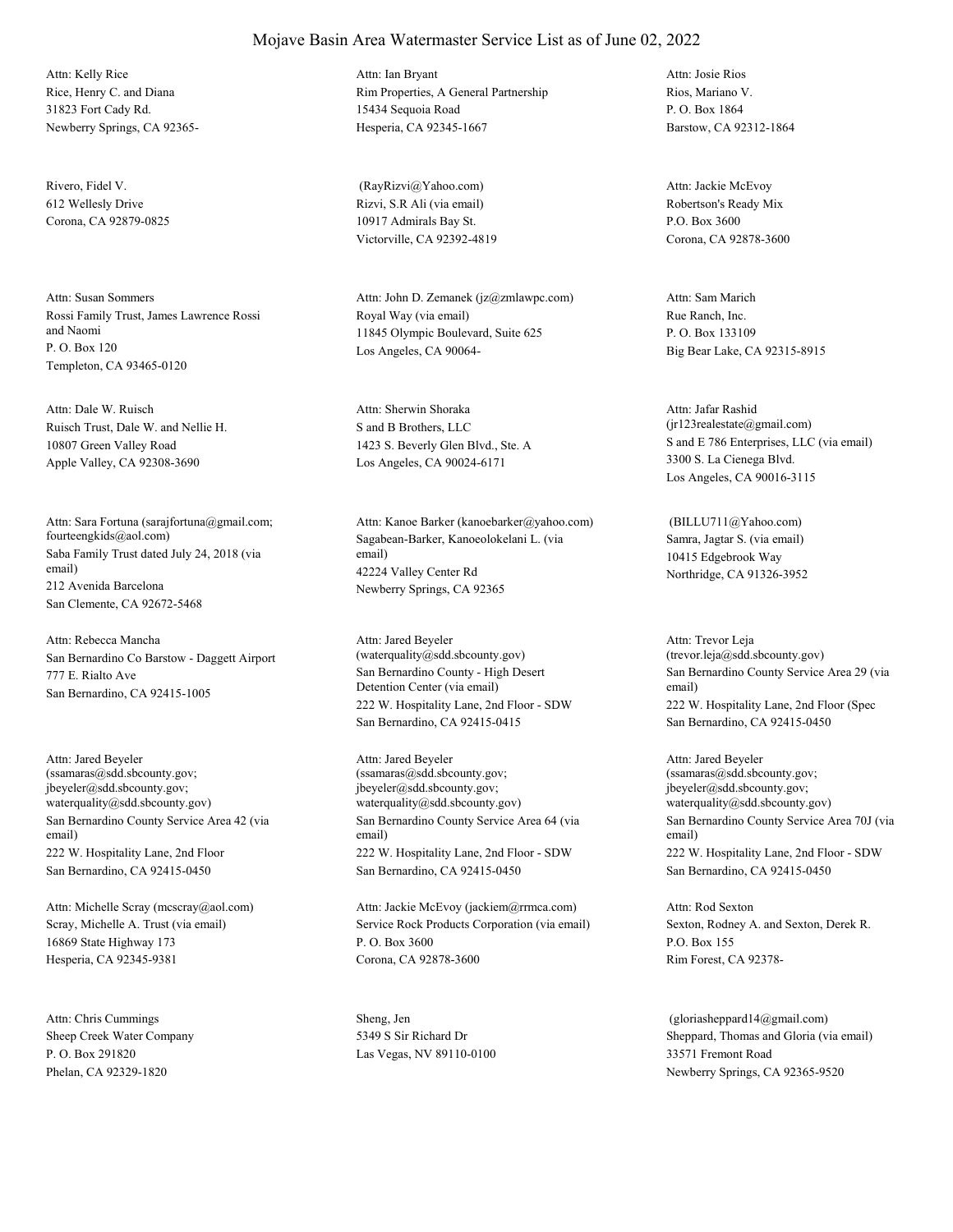Short, Jerome E. P. O. Box 1104 Barstow, CA 92312-1104

Smith, Denise dba Amerequine Beauty, Inc P. O. Box 188 Newberry Springs, CA 92365-0188 Attn: Denise Smith Smith Smith, Porter and Anita

Son's Ranch P. O. Box 1767 Lucerne Valley, CA 92356 Attn: Chan Kyun Son

Specialty Minerals, Inc. (via email) P. O. Box 558 Lucerne Valley, CA 92356-0558 Attn: Joshua Eberhardy (joshua.eberhardy@mineralstech.com)

Spring Valley Lake Association (via email) SVL Box 7001 Victorville, CA 92395-5107 Attn: Eric Miller (emiller@svla.com; alogan@svla.com;) Spring Valley Lake Country Club

Starke, George A. and Jayne E. (via email) 8743 Vivero Street Rancho Cucamonga, CA 91730-1152 (chiefgs@verizon.net) Storm, Randall

Summit Valley Ranch, LLC (via email) 220 Montgomery Street, Suite PH-10 San Francisco, CA 94104-3433 Attn: Alexandra Lioanag (sandra@halannagroup.com)

Synagro-WWT, Inc. (dba Nursury Products, LLC) (via email) P. O. Box 1439 Helendale, CA 92342- Attn: Venny Vasquez (lbaroldi@synagro.com)

Tapie, Raymond L. 73270 Desert Greens Dr N Palm Desert, CA 92260-1206

Thomas, Stephen and Lori 4890 Topanga Canyon Bl. Woodland Hills, CA 91364-4229 Attn: Stephen Thomas

### Mojave Basin Area Watermaster Service List as of June 02, 2022

Silver Lakes Association P. O. Box 179 Helendale, CA 92342-0179 Attn: Westly Campbell

8443 Torrell Way San Diego, CA 92126-1254

Soppeland Revocable Trust (via email) 12138 Industrial Blvd, Ste 100 Victorville, CA 92395-4757 Attn: Jason Lamoreaux (JL@LamorGroup.com)

Sperry, Wesley P. O. Box 303 Newberry Springs, CA 92365-0303

7070 SVL Box Victorville, CA 92395-5152 Attn: Mitchell Brown

51432 130th Street Byars, OK 74831-7357

Sundown Lakes, Inc. (via email) 2141 Chelsea Road Palos Verdes, CA 90274- Attn: Mark Richardson

Szynkowski, Ruth J. 46750 Riverside Rd. Newberry Springs, CA 92365-9738 Attn: Russell Szynkowski

Teisan, Jerry (via email) P. O. Box 2089 Befair, WA 98528-2089 (jerryteisan@gmail.com) Thayer, Sharon

Thompson Living Trust, James A. and Sula B. 22815 Del Oro Road Apple Valley, CA 92308 Attn: Lynnette L. Thompson

Singh, et al. (via email) 4972 Yearling Avenue Irvine, CA 92604-2956 Attn: Nepal Singh (NepalSingh@yahoo.com)

Snowball Development, Inc. (via email) P. O. Box 2926 Victorville, CA 92393-2926 Attn: Steve Kim (stevekim1026@gmail.com)

Southern California Edison Company (via email) 2 Innovation Way, 2nd Floor Pomona, CA 91768-2560 Attn: Erika Clement (Shannon.Oldenburg@SCE.com; erika.clement@sce.com)

Spillman, James R. and Nancy J. 12132 Wilshire Lucerne Valley, CA 92356-8834

St. Antony Coptic Orthodox Monastery P. O. Box 100 Barstow, CA 92311-0100 Attn: Father Sarapamon

Sudmeier, Glenn W. 14253 Highway 138 Hesperia, CA 92345-9422

(mark@richardsonsrv.com) Sunray Land Company, LLC (via email) P. O. Box 2576 Boise, ID 83701-2576 Attn: Clenera, LLC (cre.notices@clenera.com)

> Tallakson Family Revocable Trust (via email) 11100 Alto Drive Oak View, CA 93022-9535 Attn: Bill and Elizabeth Tallakson (billtallakson@sbcglobal.net)

35924 Harvard Drive Newberry Springs, CA 92365-9637

Thompson Living Trust, R.L. and R.A. 9141 Deep Creek Road Apple Valley, CA 92308-8351 Attn: Rodger Thompson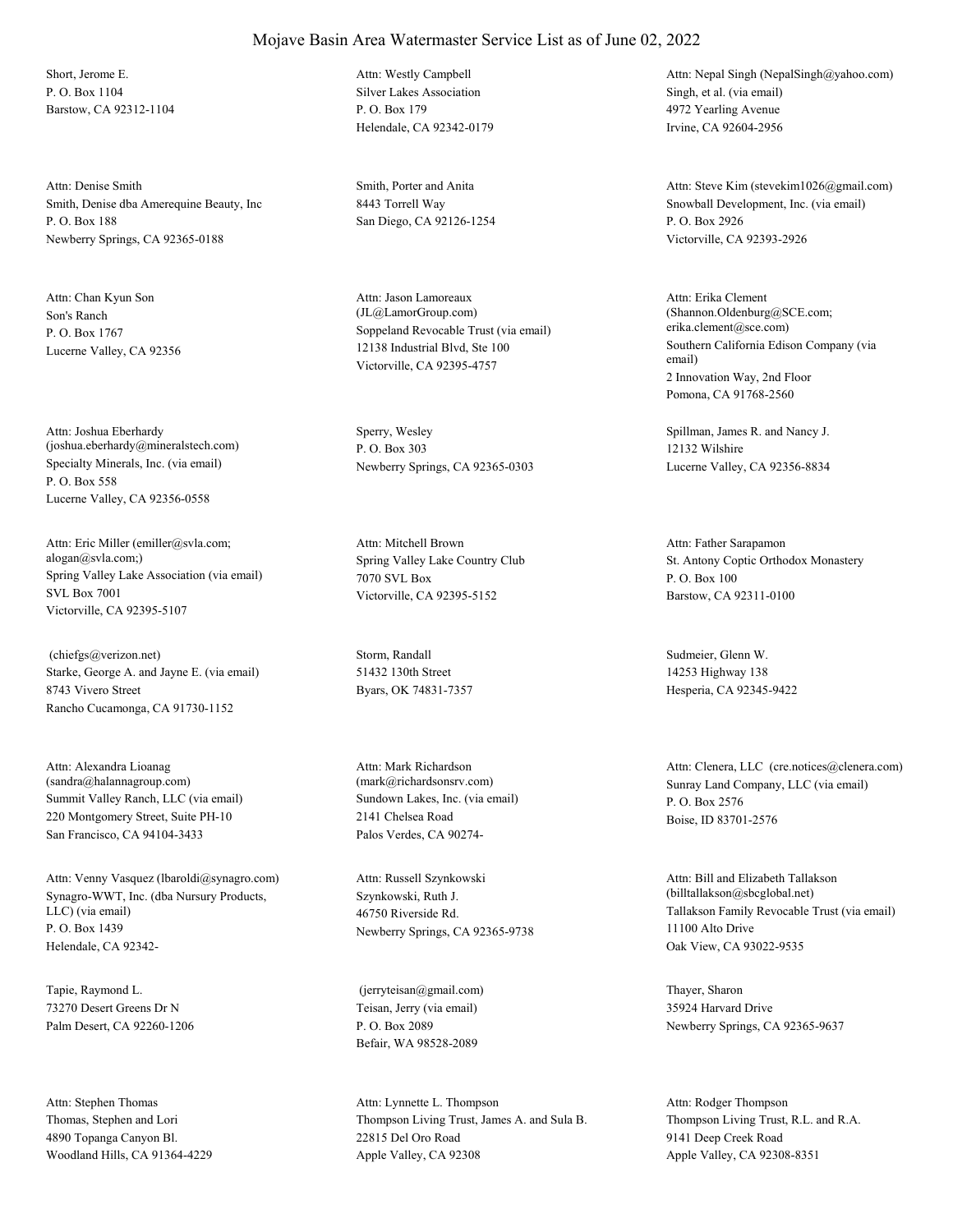Thrasher, Gary 14024 Sunflower Lane Oro Grande, CA 92368-9617

Troeger Family Trust, Richard H. (via email) P. O. Box 882 Wrightwood, CA 92397 Attn: Mike Troeger (mjtroeger@yahoo.com) Turner, Terry

Vaca, Andy and Teresita S. 5550 Avenue Juan Bautista Riverside, CA 92509-5613

Van Dam Revocable Trust, E and S 26599 Community Blvd. Barstow, CA 92311-9779 Attn: Eldert and Susan Van Dam

Vernola Trust, Pat and Mary Ann P. O. Box 2190 Temecula, CA 92593-2190 Attn: John Driscoll

Victorville Water District, ID#1 (via email) P. O. Box 5001 Victorville, CA 92393-5001 Attn: Arnold Villarreal (avillarreal@victorvilleca.gov; kmetzler@victorvilleca.gov)

Vogler, Albert H. 17612 Danbury Ave. Hesperia, CA 92345-7073

Wang, Steven (via email) 2551 Paljay Avenue Rosemead, CA 91770-3204 (Jlow3367@gmail.com)

Weems, Lizzie 15940 Stoddard Wells Rd Victorville, CA 92395-2800

## Mojave Basin Area Watermaster Service List as of June 02, 2022

Thunderbird County Water District P. O. Box 1105 Apple Valley, CA 92307-1105 Attn: Christine Bispo

726 Arthur Lane

Van Bastelaar, Alphonse 45475 Martin Road Newberry Springs, CA 92365-9625 Attn: Dean Van Bastelaar

Van Leeuwen Trust, John A. and Letie 44128 Silver Valley Road Newberry Springs, CA 92365-9588 Attn: Jacob Bootsma

Victor Valley Community College District 18422 Bear Valley Road Victorville, CA 92395-5850 Attn: John Nahlen

Victorville Water District, ID#1 (via email) P. O. Box 5001 Victorville, CA 92393-5001 Attn: Arnold Villarreal (avillarreal@victorvilleca.gov; ccun@victorvilleca.gov)

Wagner Living Trust 22530 Calvert Street Woodland Hills, CA 91367-1704 Attn: Joan Wagner

Ward, Ken and Barbara (via email) 14141 State Hwy 138 Hesperia, CA 92345-9339 Attn: Barbara Allard-Ward (kenbombero@aol.com; allardward@aol.com)

Weeraisinghe, Maithri N. P. O. Box 487 Barstow, CA 92312-0487 Triple H Partnership 35870 Fir Ave Yucaipa, CA 92399-9635 Attn: Jim Hoover

Santa Maria, CA 93455-7403 Union Pacific Railroad Company (via email) HC1 Box 33 Kelso, CA 92309- Attn: Aurelio Ibarra (aibarra@up.com; powen@up.com)

> Van Dam Family Trust, Glen and Jennifer (via email) 3190 Cottonwood Avenue San Jacinto, CA 92582-4741 Attn: Glen and Jennifer Van Dam (gvandam@verizon.net)

Vanhoops Holdings, LP 8328 Valmont Road Boulder, CO 80301-4813 Attn: Traci Hoops

Victor Valley Memorial Park 17150 C Street Victorville, CA 92395-3330 Attn: Deidra Hitt

Victorville Water District, ID#2 (via email) P. O. Box 5001 Victorville, CA 92393-5001 Attn: Arnold Villarreal (sashton@victorvilleca.gov; avillarreal@victorvilleca.gov; dmathews@victorvilleca.gov)

Wakula Family Trust 11741 Ardis Drive Garden Grove, CA 92841-2423 Attn: Christian Joseph Wakula

Ward, Raymond P. O. Box 358 Newberry Springs, CA 92365-0358

Werner, Andrew J. (via email) 1718 N Sierra Bonita Ave Los Angeles, CA 90046-2231  $(and$ rewwerner $11@g$ mail.com)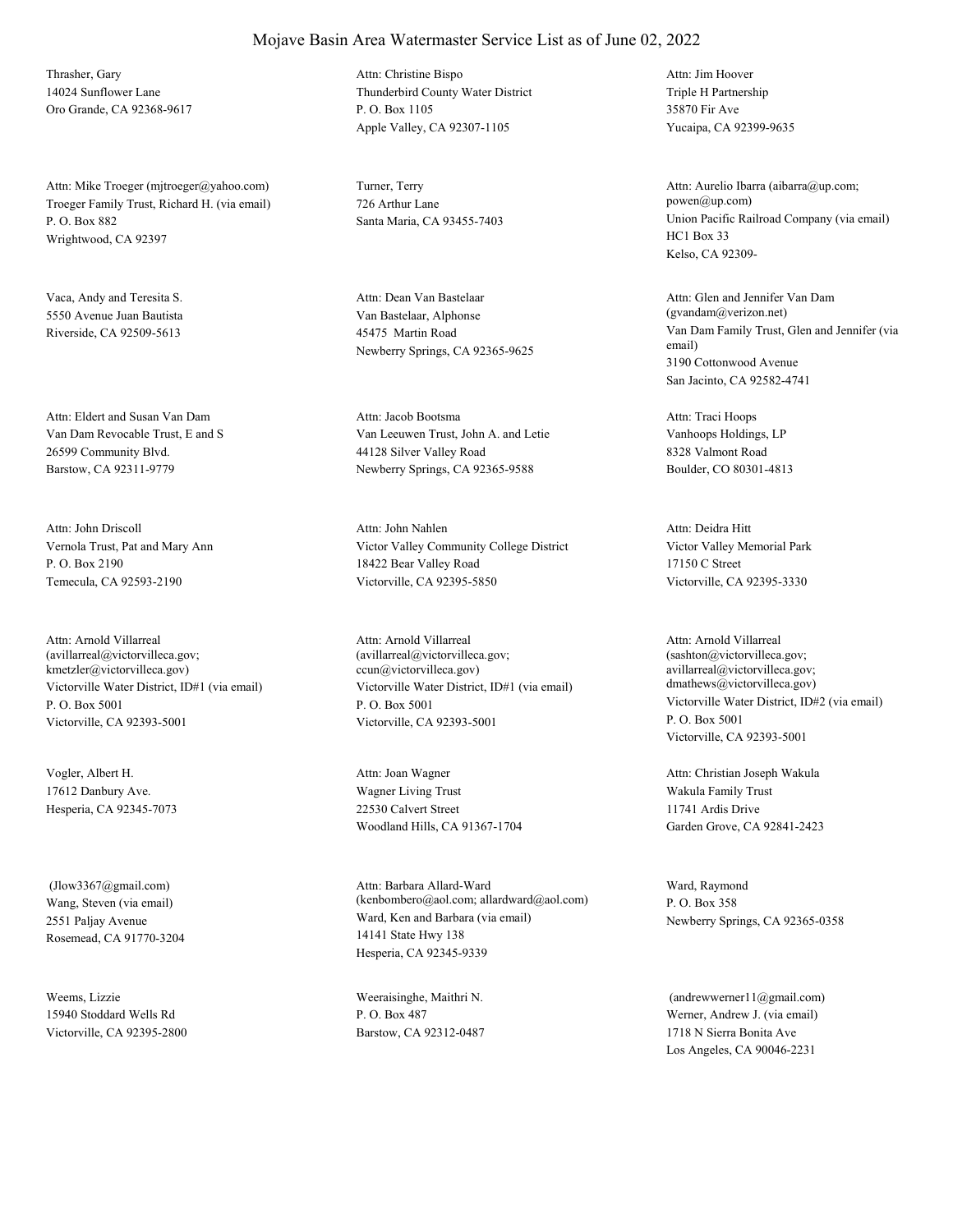West End Mutual Water Company P. O. Box 1732 Lucerne Valley, CA 92356 Attn: James Woody West, Howard and Suzy

Western Development and Storage, LLC (via email) 113 S. La Brea Ave, Floor 3 Los Angeles, CA 90036-2998 Attn: Andrew Werner (awerner@renewablegroup.com) Western Horizon Associates, Inc.

Wet Set, Inc. (via email) 44505 Silver Valley Road, Lot #5 Newberry Springs, CA 92365-9565 Attn: Thomas G. Ferruzzo (tferruzzo@ferruzzo.com)

Withey, Connie (via email) P. O. Box 3513 Victorville, CA 92393-3513 Attn: Connie Tapie (praisethelord77777@yahoo.com)

Worsey, Joseph A. and Revae P. O. Box 422 Newberry Springs, CA 92365-0422 Attn: David A. Worsey

Aleshire & Wynder, LLP (via email) 2361 Rosecrans Avenue El Segundo, CA 90245-4916 Attn: Eric L. Dunn, Esq. (edunn@awattorneys.com) Suite 475

Atkinson, Andelson, Loya, Ruud & Romo (via email) 2151 River Plaza Drive Sacramento, CA 95833- Attn: Wesley A. Miliband, Esq. (wes.miliband@aalrr.com) Suite 300

Best, Best & Krieger LLP (via email) P.O. Box 1028 Riverside, CA 92502- Attn: Piero C. Dallarda, Esq. (piero.dallarda@bbklaw.com)

Brunick, McElhaney & Kennedy PLC (via email) 1839 Commercenter West San Bernardino, CA 92423-3130 Attn: William J. Brunick, Esq. (bbrunick@bmklawplc.com) P.O. Box 13130

9185 Loma Vista Road Apple Valley, CA 92308-0557

P. O. Box 397 Five Points, CA 93624-0397 Attn: Chung Cho Gong

Wiener, Melvin and Mariam S. 1626 N. Wilcox Avenue Los Angeles, CA 90028-6234

Witte, E. Daniel and Marcia 31911 Martino Drive Daggett, CA 92327-9752

Yang, Zilan (via email) 428 S. Atlantic Blvd #205 Monterey Park, CA 91754-3228 (thechelseaco@yahoo.com)

AlvaradoSmith, APC (via email) 1 MacArthur Place Santa Ana, CA 92707-5941 Attn: Thierry R. Montoya (tmontoya@alvaradosmith.com) Suite 200

Atkinson, Andelson, Loya-Ruud & Romo 3612 Mission Inn Avenue, Upper Level Riverside, CA 92501 Attn: W.W. Miller, Esq.

Best, Best & Krieger LLP (via email) 3750 University Avenue Riverside, CA 92502-1028 Attn: Eric L. Garner, Esq. (eric.garner@bbklaw.com) 3rd Floor

Caldwell & Kennedy 15476 West Sand Street Victorville, CA 92392 Attn: Terry Caldwell, Esq.

West, Jimmie E. P. O. Box 98 Oro Grande, CA 92368-0098

Westland Industries, Inc. 520 W. Willow St. Long Beach, CA 90806-2800 Attn: Genaro Zapata

Wilshire Road Partners 9903 Santa Monica Blvd., PMB #541 Beverly Hills, CA 90212-1671 Attn: Manoucher Sarbaz

WLSR, Inc. 236 E. Country Club Drive Henderson, NV 89015-7404 Attn: Mark J. Cluff

Aleshire & Wynder, LLP (via email) 2361 Rosecrans Avenue El Segundo, CA 90245-4916 Attn: Christine M. Carson, Esq. (ccarson@awattorneys.com) Suite 475

American AgCredit (via email) 42429 Winchester Road Temecula, CA 92590-2504 Attn: Alison Paap (apaap@agloan.com)

Baker, Manock & Jensen 5260 N. Palm Avenue, 4th Floor Fresno, CA 93704-2209 Attn: Christopher L. Campbell, Esq.

Brownstein Hyatt Farber Schreck, LLP (via email) 1021 Anacapa Street, 2nd Floor Santa Barbara, CA 93101-2102 Attn: Stephanie Osler Hastings, Esq. (SHastings@bhfs.com)

California Department of Transportation 100 South Main Street, Suite 1300 Los Angeles, CA 90012-3702 Attn: Alexander Devorkin, Esq.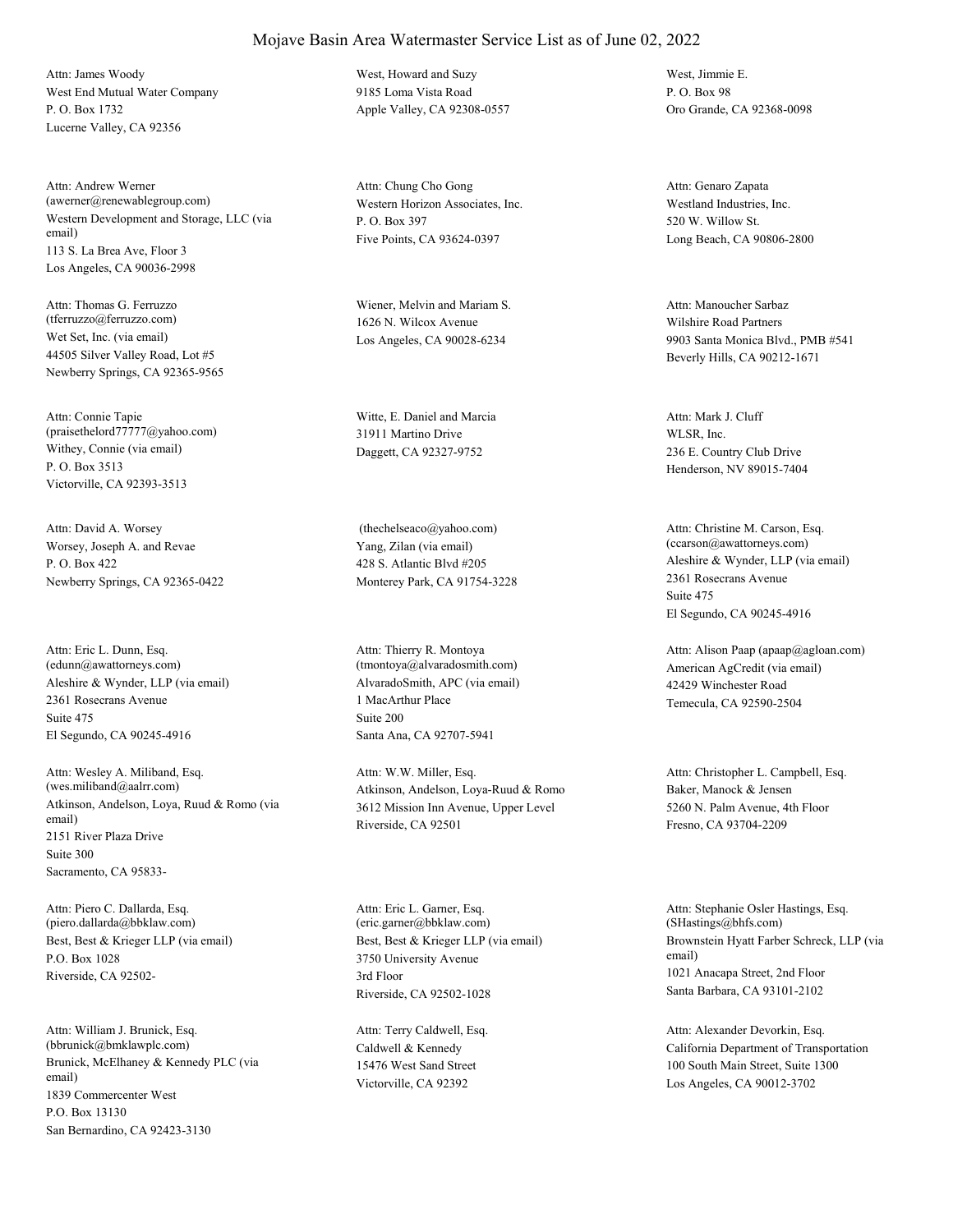California Farm Bureau Federation 2300 River Plaza Drive Sacramento, CA 95833 Attn: Nancy McDonough

County of San Bernardino, County Counsel (via email) 385 N. Arrowhead Avenue, 4th Floor San Bernardino, CA 92415-0140 Attn: Dawn Martin (Dawn.Martin@cc.sbcounty.gov) Covington & Crowe

Department of Justice (via email) 300 S. Spring Street, Suite 1700 Los Angeles, CA 90013 Attn: Noah GoldenKrasner, Dep (Noah.GoldenKrasner@doj.ca.gov)

Fennemore LLP (via email) 550 East Hospitality Lane San Bernardino, CA 92408-4206 Attn: Derek Hoffman, Esq. (dhoffman@fennemorelaw.com) Suite 350

Golden State Water Company (via email) 160 W. Via Verde, Suite 100 San Dimas, CA 91773- Attn: Toby Moore, PhD, PG, CHG (TobyMoore@gswater.com)

Gutierrez, Preciado & House 3020 E. Colorado BLVD Pasadena, CA 91107-3840 Attn: Calvin R. House, Esq.

Lagerlof, Senecal, Gosney & Kruse, LLP (via email) 301 N. Lake Avenue, 10th Floor Pasadena, CA 91101-5123 Attn: Thomas S. Bunn, Esq. (TomBunn@lagerlof.com) Law Offices of Fred J. Knez

McCormick, Kidman & Behrens 695 Town Center Drive, Suite 400 Costa Mesa, CA 92626-7187 Attn: Arthur G. Kidman, Esq.

Nossaman LLP (via email) 777 South Figueroa Street, 34th Floor Los Angeles, CA 90017- Attn: Frederic A. Fudacz, Esq. (ffudacz@nossaman.com)

Caufield & James, LLP (via email) 2851 Camino Del Rio South, Suite 410 San Diego, CA 92108- Attn: Jeffery L. Caufield, Esq. (Jeff@caufieldjames.com) Colantuono, Highsmith & Whatley, PC

1131 West 6th Street Ontario, CA 91762 Attn: Robert E. Dougherty, Esq. Suite 300

Department of Justice (via email) 300 S. Spring Street, Suite 1702 Los Angeles, CA 90013 Attn: Marilyn Levin, Dep (Marilyn.Levin@doj.ca.gov) Ducommun, Inc.

Fennemore LLP (via email) 550 East Hospitality Lane San Bernardino, CA 92408-4206 Attn: Marlene Allen Murray, Esq. (mallenmurray@fennemorelaw.com) Suite 350

Green de Bortnowsky, LLP (via email) 30077 Agoura Court, Suite 210 Agoura Hills, CA 91301-2713 Attn: Michelle McCarron (mmccarron@gdblawoffices.com; andre@gdblawoffices.com)

Hill, Farrer & Burrill 300 S. Grand Avenue, 37th Floor Los Angeles, CA 90071 Attn: Curtis Ballantyne, Esq. 1 California Plaza

6780 Indiana Ave, Ste 150 Riverside, CA 92506-4253 Attn: Fred J. Knez, Esq.

Mojave Basin Area Watermaster (via email) 13846 Conference Center Drive Apple Valley, CA 92307 Attn: Valerie L. Wiegenstein (watermaster@mojavewater.org)

Olivarez Madruga Lemieux O'Neill, LLP (via email) 500 South Grand Avenue, 12th Floor Los Angeles, CA 90071-2609 Attn: Kieth Lemieux

300 South Grand Avenue, Ste 2700 Los Angeles, CA 90071-3137 Attn: Michael G. Colantuono, Esq.

Cox, Castle & Nicholson 2049 Century Park East, 28th Floor Los Angeles, CA 90067 Attn: Ed Dygert, Esq.

23301 S. Wilmington Avenue Carson, CA 90745 Attn: James S. Heiser, Esq.

Ferruzzo & Ferruzzo, LLP (via email) 3737 Birch Street, Suite 400 Newport Beach, CA 92660 Attn: Thomas G. Ferruzzo, Esq. (tferruzzo@ferruzzo.com)

Gresham, Savage, Nolan & Tilden, LLP (via email) 550 E Hospitality Ln, Ste. 500 San Bernardino, CA 92408-4208 Attn: Paige Gosney, Esq. (paige.gosney@greshamsavage.com;Dina.Snid er@GreshamSavage.com)

Kasdan, LippSmith Weber Turner, LLP (via email) 19900 MacArthur Blvd., Suite 850 Irvine, CA 92612- Attn: Michael Turner, Esq. (mturner@kasdancdlaw.com)

Law Offices of Robert C. Hawkins (via email) 14 Corporate Plaza, Suite 120 Newport, CA 92660 Attn: Robert C. Hawkins, Esq. (rhawkins@earthlink.net)

Mojave Water Agency (via email) 13846 Conference Center Drive Apple Valley, CA 92307 Attn: Allison Febbo (afebbo@mojavewater.org)

(KLemieux@omlolaw.com) Pacific Gas and Electric Company (via email) 77 Beale Street, B28P San Francisco, CA 94105-1814 Attn: Betsy Brunswick (bmb7@pge.com)